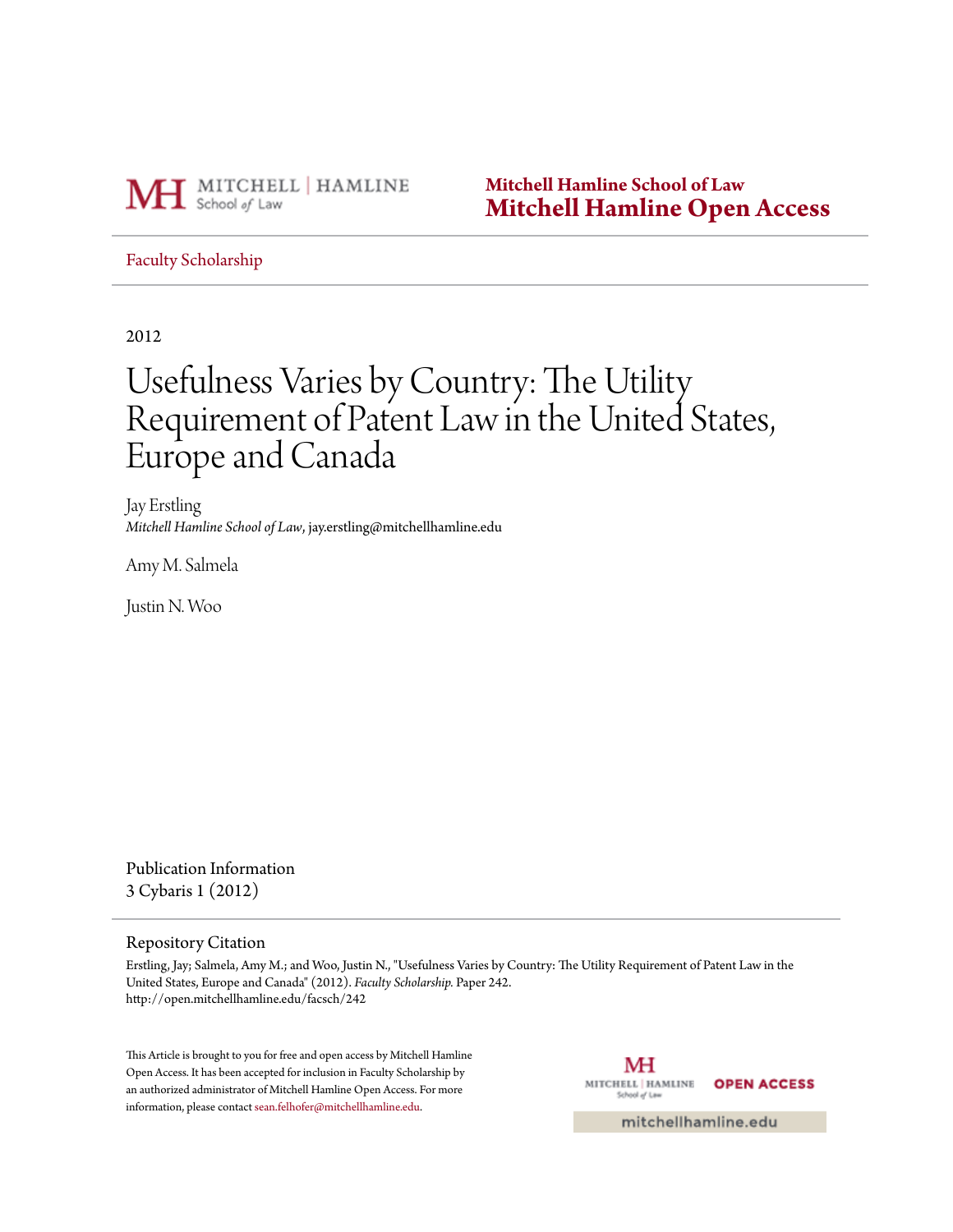# Usefulness Varies by Country: The Utility Requirement of Patent Law in the United States, Europe and Canada

### **Abstract**

The requirement that an invention have utility is one of the most fundamental of the patent laws. In the United States, for example, the concept of utility is rooted in the Constitution: Article 1, Section 8, gives Congress the power to grant exclusive rights to inventors in order "[t]o promote the progress of Science and *useful* Arts." Other jurisdictions recognize utility in the form of inventions that have "industrial applicability" or are "capable of exploitation in industry," with all of these terms and phrases generally viewed as being synonymous.

Historically, nearly every jurisdiction has excluded some type of invention from patentability as lacking utility. A common and enduring utility-based exclusion is the perpetual motion machine, with the justification being scientific: because perpetual motion is not physically possible, an invention which claims such a feature cannot in fact work and therefore fundamentally lacks utility. Jurisdictions also make exclusions on policy grounds. In Europe, for example, methods of treating human and animal bodies are not patentable, but the justification for doing so, which previously was based on lack of industrial applicability, is now expressly linked to public health policy. In an ever-more global economy, inventions are at the heart of commercial transactions that know no geographic boundaries and are increasingly valued for their job and wealth creation. Obtaining patent protection in multiple jurisdictions therefore is increasingly common. At least to reduce costs and increase efficiency, patent owners, policymakers and practitioners alike have sought increased inter jurisdictional cooperation and patent law harmonization in the patent examination and granting process.

Recent publications, however, have identified a developing trend in Canada in which Canadian courts and the Canadian Intellectual Property Office are interpreting and applying the historically well-settled and generally harmonized utility requirement in a new and different way, in particular with respect to patents for pharmaceutical products. As a result, applicants for Canadian patents must meet conditions and overcome hurdles not required by other major patent offices.

This article will compare Canada's implementation and treatment of the utility requirement with the implementation and treatment practiced in the United States and Europe—two jurisdictions that represent prevailing approaches to utility and also constitute a major share of the world's patenting activity. The article will first examine the statutory and judicial situation in each of the jurisdictions, including a review of the major international treaties and agreements to which each is subject. It will then present a case study that looks at the judicial challenges brought against various members of a single patent family in the United States, Europe, and Canada, and compare the results of those challenges. This analysis, we believe, reveals that the recent shift in Canada's approach to the utility requirement conflicts with international norms and thus presents implications for patentees, patent law harmonization, and international treaty obligations.

#### **Keywords**

patent, utility, patentable utility requirement, sound prediction, industrial applicablity

#### **Disciplines**

Intellectual Property Law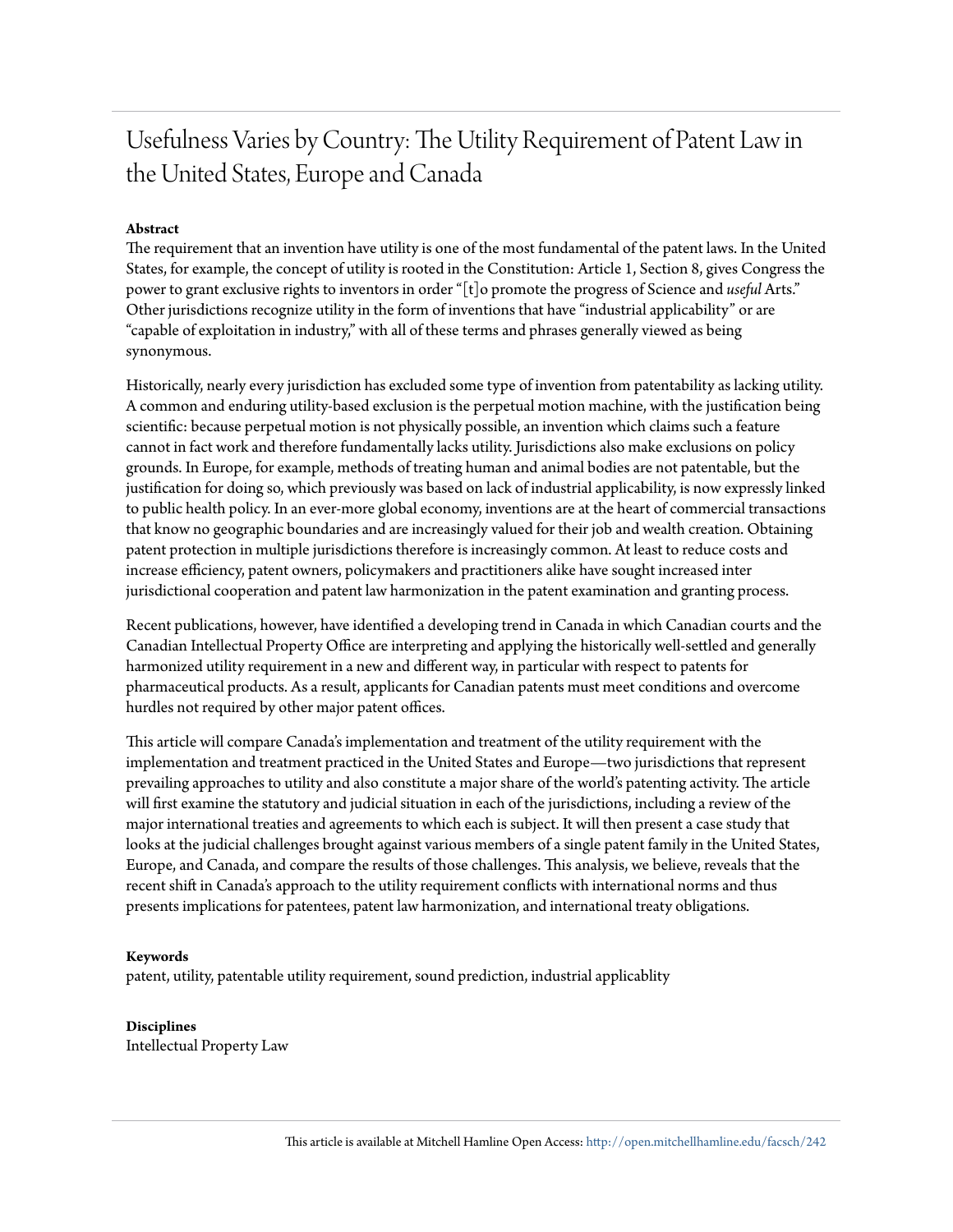#### **Comments**

This article is co-authored by Amy M. Salmela and Justin N. Woo.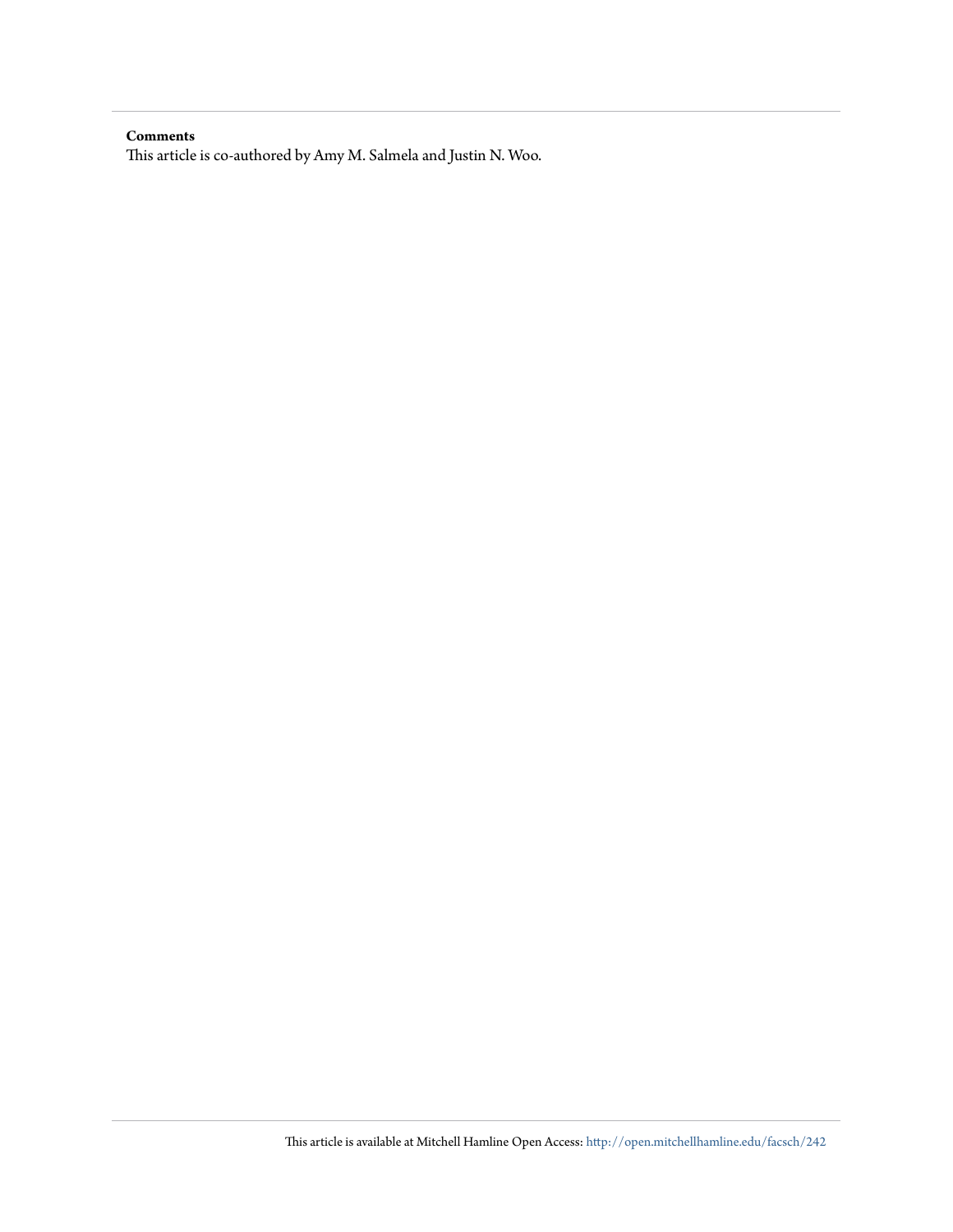# USEFULNESS VARIES BY COUNTRY: THE UTILITY REQUIREMENT OF PATENT LAW IN THE UNITED STATES, EUROPE AND CANADA

|     |                                                                  | Jay A. Erstling, $\hat{A}$ Amy M. Salmela, $\hat{A}$ and Justin N. Woo <sup>††</sup> |  |
|-----|------------------------------------------------------------------|--------------------------------------------------------------------------------------|--|
| I.  |                                                                  |                                                                                      |  |
| II. | AN OVERVIEW OF UTILITY IN THE UNITED STATES, EUROPE & CANADA.  5 |                                                                                      |  |
|     | $A_{\cdot}$                                                      |                                                                                      |  |
|     | <i>B</i> .                                                       |                                                                                      |  |
|     | $\overline{C}$                                                   |                                                                                      |  |
|     | III. TREATIES AND OTHER INTERNATIONAL AGREEMENTS.  19            |                                                                                      |  |
|     |                                                                  |                                                                                      |  |
|     |                                                                  |                                                                                      |  |
|     | $\mathcal{C}$                                                    |                                                                                      |  |
|     | D.                                                               |                                                                                      |  |
|     |                                                                  |                                                                                      |  |
|     | V. PRACTICAL IMPLICATIONS OF CANADA'S DOCTRINE OF SOUND          |                                                                                      |  |

Patterson Thuente Christensen Pedersen, P.A. (Patterson) represents clients in the pharmaceutical industry, including Eli Lilly  $\&$  Co., which requested that the firm undertake an independent study of patentable utility requirements. This article is a result of that study.

<sup>†</sup> Jay Erstling is a Professor of Law at William Mitchell College of Law and Of Counsel at Patterson, and is a former Director of the Office of the Patent Cooperation Treaty (PCT) and Director-Advisor to the Director-General of the World Intellectual Property Organization (WIPO).

<sup>‡</sup> Amy Salmela is a partner with Patterson.

<sup>††</sup> Justin Woo is an associate with Patterson.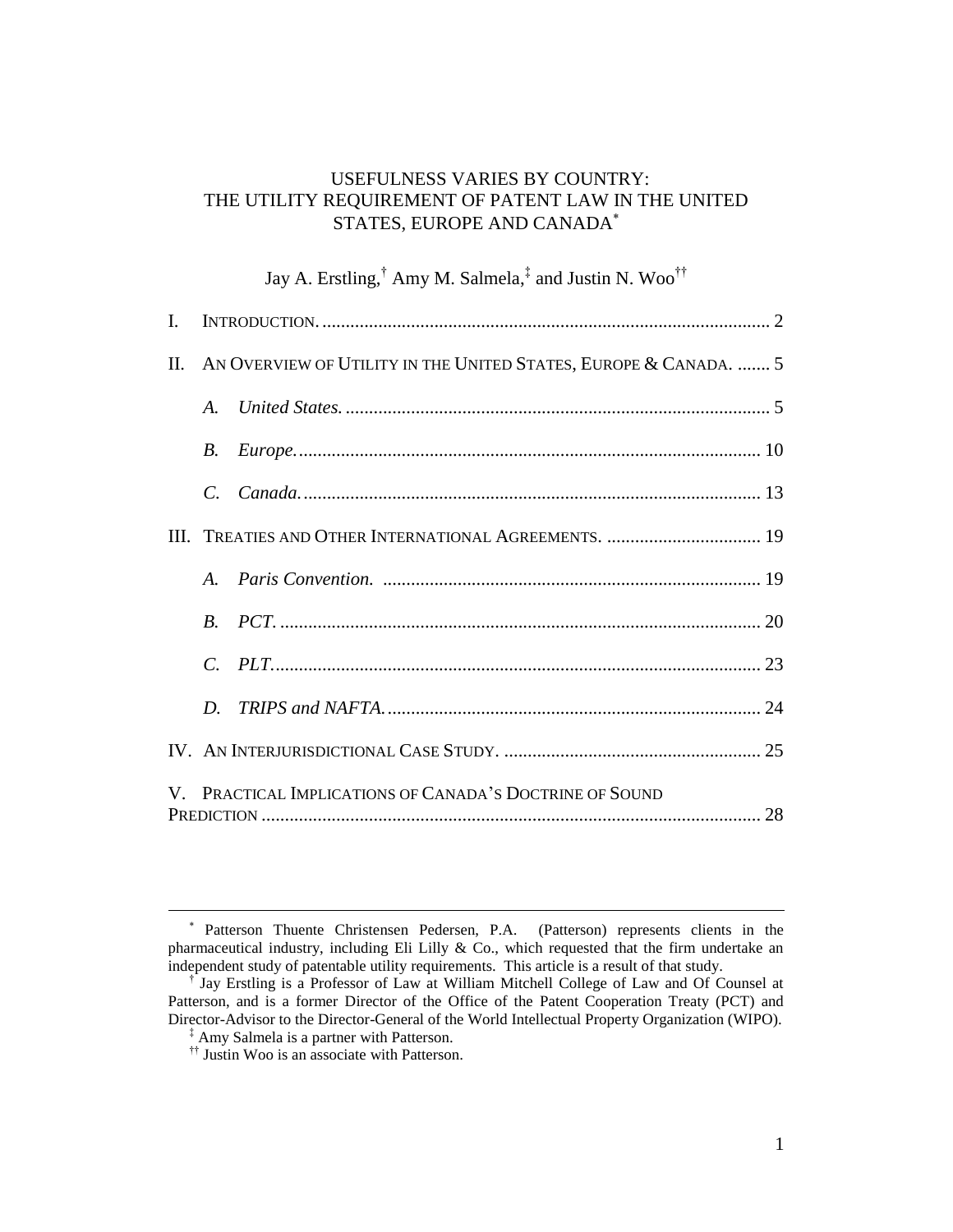#### <span id="page-4-4"></span><span id="page-4-3"></span><span id="page-4-2"></span><span id="page-4-1"></span>I. INTRODUCTION

<span id="page-4-0"></span>The requirement that an invention have utility is one of the most fundamental of the patent laws. In the United States, for example, the concept of utility is rooted in the Constitution: Article 1, Section 8, gives Congress the power to grant exclusive rights to inventors in order "[t]o promote the progress of Science and *useful* Arts."<sup>1</sup> Other jurisdictions recognize utility in the form of inventions that have "industrial applicability"<sup>2</sup> or are "capable of exploitation in industry,"<sup>3</sup> with all of these terms and phrases generally viewed as being synonymous.<sup>4</sup>

Historically, nearly every jurisdiction has excluded some type of invention from patentability as lacking utility.<sup>5</sup> A common and enduring utility-based exclusion is the perpetual motion machine, with the justification being scientific: because perpetual motion is not physically possible, an invention which claims such a feature cannot in fact work and therefore fundamentally lacks utility.<sup>6</sup> Jurisdictions also make exclusions on policy grounds. In Europe, for example, methods of treating human and animal bodies are not patentable, but the justification for doing so, which previously was based on lack of industrial applicability, $\frac{7}{1}$  is now expressly linked to public health policy.<sup>8</sup>

4 *See* PCT GUIDELINES, *supra* note [2.](#page-4-1)

 $\overline{a}$ 

<sup>7</sup> European Patent Convention art. 52(4), Oct. 5, 1973, 1065 U.N.T.S. 199 (1973) [hereinafter EPC-1973], *available at* http://www.epo.org/law-practice/legal-texts/html/epc/1973/e/ar52.html

 $1 \text{ U.S.}$  CONST. art. I, § 8, cl. 8 (emphasis added).

<sup>2</sup> *See* WORLD INTELLECTUAL PROP. ORG., PATENT COOPERATION TREATY INTERNATIONAL SEARCH AND PRELIMINARY EXAMINATION GUIDELINES, § A14.01[1] (Oct. 3, 2011) [hereinafter PCT GUIDELINES], *available at* http://www.wipo.int/pct/en/texts/pdf/ispe.pdf.

<sup>3</sup> *See* EUROPEAN PATENT OFFICE, GUIDELINES FOR EXAMINATION IN THE EUROPEAN PATENT OFFICE, pt. C, ch. II, § 4.12 (Apr. 2010) [hereinafter EPO EXAMINATION GUIDELINES] (referring to French and German texts of the European Patent Convention), *available at*  http://documents.epo.org/projects/babylon/eponet.nsf/0/7ffc755ad943703dc12576f00054cacc/\$FI LE/guidelines 2010 complete en.pdf.

<sup>5</sup> *See* Juicy Whip, Inc. v. Orange Bang, Inc., 185 F.3d 1364, 1367–68 (Fed. Cir. 1999) ("[Y]ears ago courts invalidated patents on gambling devices on the ground that they were immoral, but that is no longer the law . . . . 'Congress never intended that the patent laws should displace the police powers of the States, meaning by that term those powers by which the health, good order, peace and general welfare of the community are promoted.' . . . [W]e find no basis in section 101 to hold that inventions can be ruled unpatentable for lack of utility simply because they have the capacity to fool some members of the public.") (citations omitted); *see also* U.S. PATENT & TRADEMARK OFFICE, U.S. DEP'T COMMERCE, MPEP § 706.03(II) (8th ed. Rev. 8, July 2010) [hereinafter MPEP].

<sup>&</sup>lt;sup>6</sup> See MPEP, *supra* note 5, § 706.03(II) ("A rejection on the ground of lack of utility includes the more specific grounds of inoperativeness, involving perpetual motion."); EPO EXAMINATION GUIDELINES, *supra* note 3, pt. C, ch. II, § 4.11 ("[S]uccessful performance of the invention is inherently impossible because it would be contrary to well-established physical laws – this applies e.g. to a perpetual motion machine.").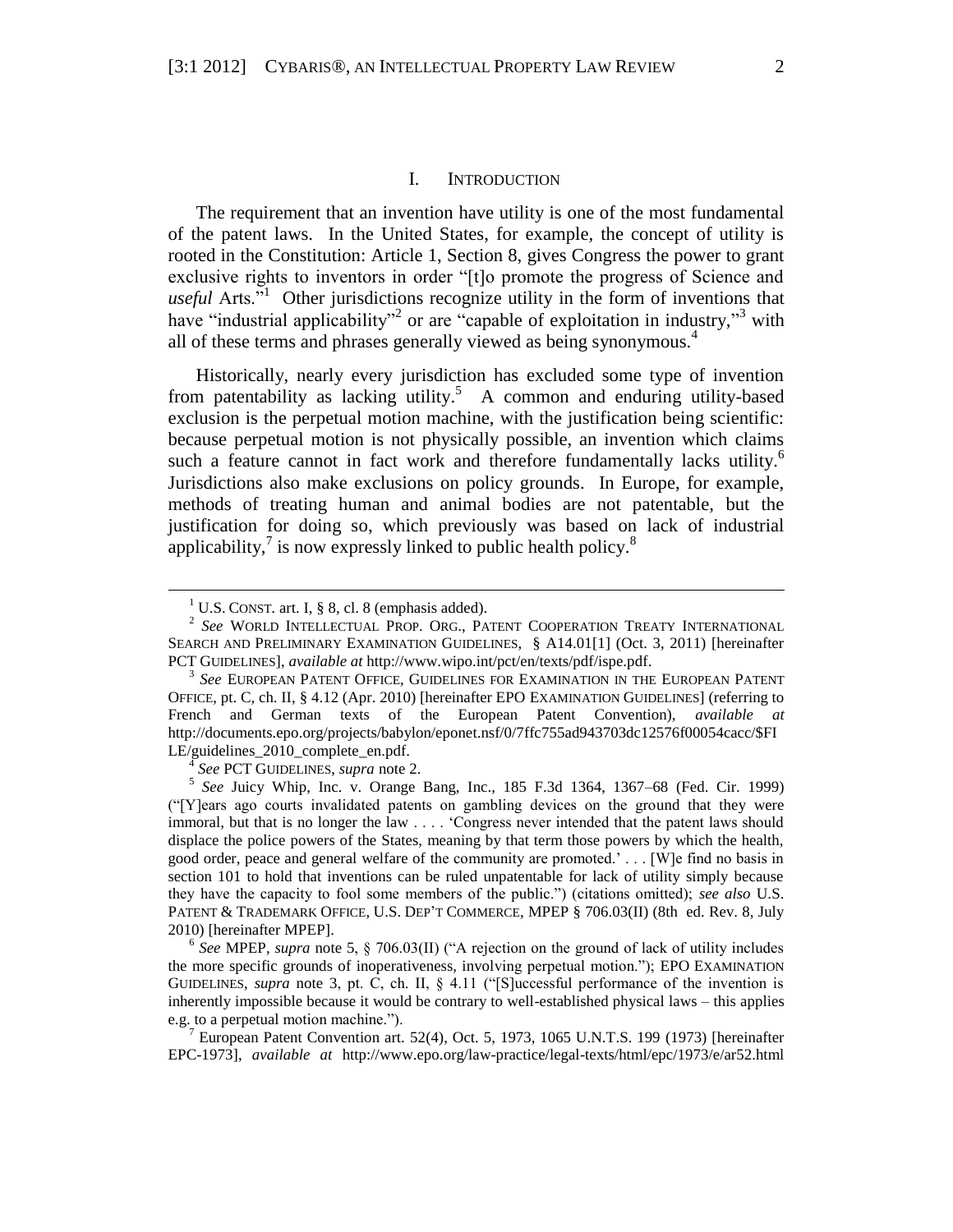$\overline{a}$ 

# [3:1 2012] Usefulness Varies by Country: 3 The Utility Requirement of Patent Law in the United States, Europe and Canada

<span id="page-5-0"></span>In an ever-more global economy, inventions are at the heart of commercial transactions that know no geographic boundaries and are increasingly valued for their job and wealth creation. Obtaining patent protection in multiple jurisdictions therefore is increasingly common.<sup>9</sup> At least to reduce costs and increase efficiency,<sup>10</sup> patent owners, policymakers and practitioners alike have sought increased interjurisdictional cooperation and patent law harmonization in the patent examination and granting process.<sup>11</sup> Recent publications, however, have

("Methods for the treatment of the human or animal body by surgery or therapy and diagnostic methods practised on the human or animal body *shall not be regarded as inventions which are susceptible of industrial application* within the meaning of [Article 52(1)]." (emphasis added)).

<sup>8</sup> European Patent Convention art. 53(c), Oct. 5, 1973, 1065 U.N.T.S. 199 (as amended Nov. 29, 2000) [hereinafter EPC-2000], *available* http://documents.epo.org/projects/babylon/eponet.nsf/0/7bacb229e032863dc12577ec004ada98/\$F ILE/EPC\_14th\_edition.pdf; Shamnad Basheer et al., *Patent Exclusions that Promote Public Health Objectives*, *in* AN EXPERT'S STUDY ON EXCLUSIONS FROM PATENTABLE SUBJECT MATTER AND EXCEPTIONS AND LIMITATIONS TO THE RIGHTS Annex IV (2010) *available at*  http://www.wipo.int/edocs/mdocs/scp/en/scp\_15/scp\_15\_3-annex4.pdf (last visited Feb. 16, 2012) ("The European Patent Convention (EPC) categorically excludes 'methods of medical and veterinary treatment' from patentability. Such inventions are excluded to ensure that people who carry out medical or veterinary treatments are not inhibited by patents.").

<sup>9</sup> World Intellectual Prop. Org. [WIPO], *World Intellectual Property Indicators* (2011), *available at* 

http://www.wipo.int/export/sites/www/freepublications/en/intproperty/941/wipo\_pub\_941\_2011.p df. "The trend in total patent families was stable until 1994 and has followed an upward trend since then  $\dots$ . Meanwhile, the number of foreign-oriented patent families more than doubled – from 107,318 in 1985 to 257,321 in 2008 – reflecting the increasing tendency for applicants to file abroad." *Id.* at 56–57. The United States leads all others in foreign-oriented patent family filings (i.e., families for which the first-filed application in a family is foreign) with 22.3% of all foreignoriented families including a filing at the U.S. Patent & Trademark Office (USPTO), followed by the European Patent Office (EPO) (19.3%), China (52.2%) and Canada (46.9%). *Id.* at 59. With respect to residents, 49.4% of all applications filed in the USPTO in 2010 were filed by U.S. residents, which is similar to the EPO's 49.3%; in Canada, only 12.8% of applications were filed by Canadian residents in 2010. *Id.* at 43.

<sup>10</sup> JAKKRIT KUANPOTH, PATENT RIGHTS IN PHARMACEUTICALS IN DEVELOPING COUNTRIES: MAJOR CHALLENGES FOR THE FUTURE 12 (Edward Elgar Publ'g. Ltd. 2010) ("[A]ttempts have been made to establish regional co-operation regarding patent administration in order to increase efficiency and reduce costs of granting and maintaining patents. In recent years, there has been a drive from certain countries towards the increased harmonization of patent law standards as well as patent granting procedures.").

<sup>11</sup> *See, e.g.*, David Kappos, Under Sec'y for Commerce for Intellectual Prop. & Dir. of the U.S. Patent & Trademark Office, Remarks as prepared for delivery at the WIPO Symposium – Promoting Innovation & Creativity: The America Invents Act and a Global Call for Harmonization, (Sept. 22, 2011) (transcript available at http://www.uspto.gov/news/speeches/2011/kappos\_wipo.jsp) ("I'll make the case for the urgency of harmonization, a mandate to better manage the collective challenges our global IP system faces in a  $21<sup>st</sup>$  century economy. The public *must* have confidence that the patent system is striking the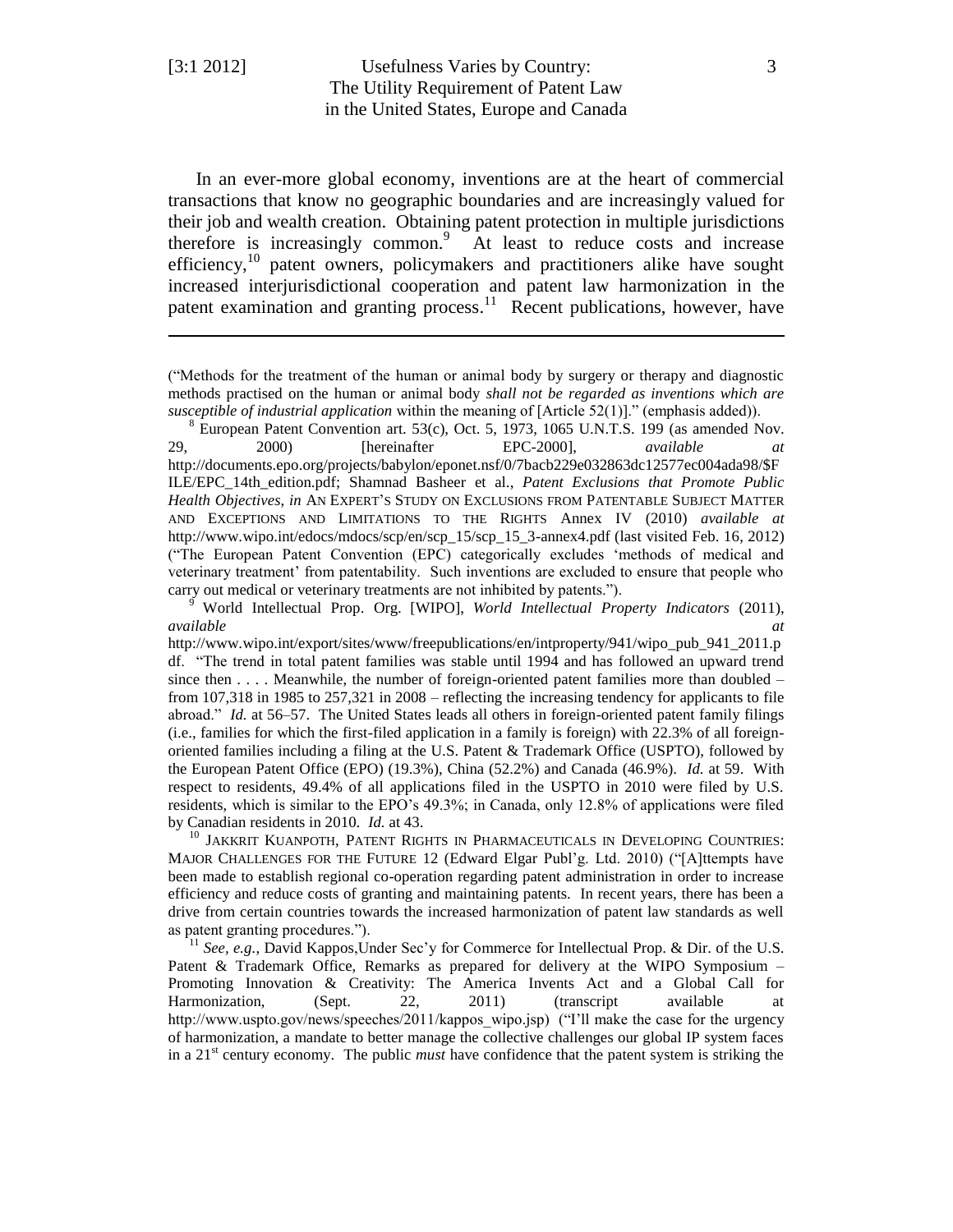identified a developing trend in Canada in which Canadian courts and the Canadian Intellectual Property Office are interpreting and applying the historically well-settled and generally harmonized utility requirement in a new and different way, in particular with respect to patents for pharmaceutical products.<sup>12</sup> As a result, applicants for Canadian patents must meet conditions and overcome hurdles not required by other major patent offices.

<span id="page-6-0"></span>This article will compare Canada's implementation and treatment of the utility requirement with the implementation and treatment practiced in the United States and Europe—two jurisdictions that represent prevailing approaches to utility and also constitute a major share of the world's patenting activity. The article will first examine the statutory and judicial situation in each of the jurisdictions, including a review of the major international treaties and agreements to which each is subject. It will then present a case study that looks at the judicial challenges brought against various members of a single patent family in the United States, Europe, and Canada, and compare the results of those challenges. This analysis, we believe, reveals that the recent shift in Canada's approach to the utility requirement conflicts with international norms and thus presents implications for patentees, patent law harmonization, and international treaty obligations.

right balance between incentives to innovate and access to those new innovations. Through global synergy and collaboration, we have a unique opportunity, right away, to meet these challenges – and I believe it is imperative we do that, and act by moving towards a more standardized global patent system."); Dongwook Chun, *Patent Law Harmonization in the Age of Globalization: The Necessity and Strategy for Pragmatic Outcome*, 93 J. PAT. & TRADEMARK OFF. SOC'Y 127, 138 (2011) ("The majority of the international patent community is and has been supportive of the idea of uniformity, recognizing the value of creating a uniform patent law on a global scale."); Dennis Crouch, *Some Hope for the Patent Reforms*, PATENTLY-O (Sept. 7, 2011), http://www.patentlyo.com/patent/2011/09/by-dennis-crouch-at-this-point-it-appears-very-likelythat-the-leahy-smith-america-invents-act-hr-1249-will-become-law-a.html ("Many patent applications are independently and redundantly examined in patent offices around the world. That scenario appears ripe for some level of cooperation and coordination that could seemingly reduce delay and costs while improving quality.").

<sup>12</sup> *See, e.g.*, Charles E. Lipsey & L. Scott Burwell, *Useful in the United States, But Not in Canada: Divergent Applications of the Statutory Utility Requirements*, BLOOMBERG LAW REPORTS, Oct. 3, 2011, available at http://www.finnegan.com/resources/articles/articlesdetail.aspx?news=59ab301b-1d14-441d-85db-67b67f9243ed; Arvie Anderson & Lawrence Welch, *The Canadian Patent Promise: A Concern for Pharmaceutical Innovators?*, IPO COMMITTEE NEWSL. (Intellectual Prop, Owner's Assoc., Washington, D.C.), Dec. 2011, *available at*  http://www.morganlewis.com/pubs/IP\_IPOIsolatedDNASequences\_dec2011.pdf. This selective application is significant because, in 2009 alone, 62,122 pharmaceutical patent applications were filed worldwide; from 2005 to 2009, 5,584 were filed in Canada. *World Intellectual Property Indicators*, *supra* note [9,](#page-5-0) at 76–77.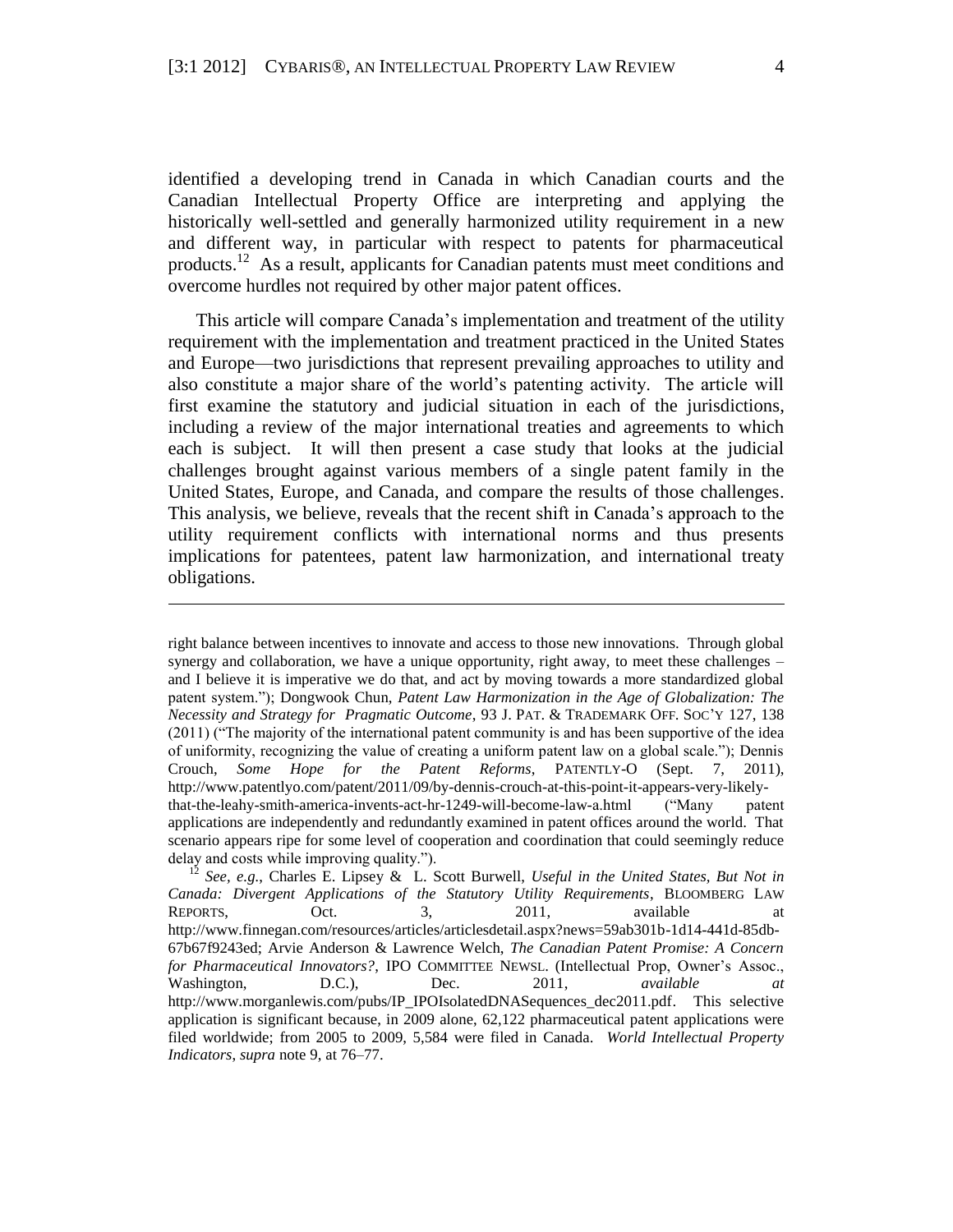# [3:1 2012] Usefulness Varies by Country: 5 The Utility Requirement of Patent Law in the United States, Europe and Canada

#### <span id="page-7-3"></span><span id="page-7-0"></span>II. AN OVERVIEW OF UTILITY IN THE UNITED STATES, EUROPE & CANADA

Utility requirements for patent applications are one of the most basic and fundamental. In general, a common theme exists across jurisdictions about what might be "useful."<sup>13</sup> It is agreed that some level of utility (or "industrial") applicability," as it is known in Europe<sup>14</sup>) must be shown, but the question is how much or to what degree. Following the 2002 decision by the Supreme Court of Canada in *Apotex Inc. v. Wellcome Foundation Ltd.*<sup>15</sup> as expanded by the Canadian Court of Appeal in *Eli Lilly Canada Inc. v. Apotex Inc.*, <sup>16</sup> Canada began requiring that patent applicants do more to prove utility prior to filing than is required by other jurisdictions and international agreements. To begin to put this assertion into context, this section discusses the respective statutory laws, patent office administrative rules, and jurisprudence of the United States, Europe, and Canada.

#### <span id="page-7-4"></span><span id="page-7-1"></span>*A. United States*

In the United States, § 101 of the Patent Act defines what is patentable: "Whoever invents or discovers any new and useful process, machine, manufacture, or composition of matter, or any new and *useful* improvement thereof may obtain a patent therefor, subject to the conditions and requirements of this title."<sup>17</sup> To satisfy § 101, an applicant must claim an invention that falls within one of the categories of statutory subject matter and show that that claimed invention is useful. $^{18}$ 

<span id="page-7-2"></span>The Manual of Patent Examination Procedure (MPEP) administered by the United States Patent & Trademark Office (USPTO) provides examination

<sup>13</sup> *See, e.g.*, Brenner v. Manson, 383 U.S. 519, 536 (1966) ("But a patent is not a hunting license. It is not a reward for the search, but compensation for its successful conclusion. '[A] patent system must be related to the world of commerce . . . .'" (quoting Application of Ruschig, 343 F.2d 965, 970 (C.C.P.A. 1965)); PCT GUIDELINES, *supra* note [2.](#page-4-1)

<sup>14</sup> *See infra* Part II.B.

<sup>15</sup> [2002] 4 S.C.R. 153 (Can.).

<sup>&</sup>lt;sup>16</sup> [2009] F.C.A. 97, para. 18 (Can.) (The Court expressly required that a patent specification *must* include "a disclosure such that a person skilled in the art, given that disclosure, could have as the inventors did, *soundly predicted* that the invention would work once reduced to practice." (emphasis added)).

<sup>17</sup> 35 U.S.C. § 101 (2006) (emphasis added); *see also* MPEP, *supra* note [5,](#page-4-2) § 2107.01. Section 101 was not amended by the recent America Invents Act. *See* Leahy-Smith America Invents Act of 2011, Pub. L. No. 112-29, 125 Stat. 284.

<sup>&</sup>lt;sup>18</sup> MPEP, *supra* note [5,](#page-4-2) § 2107.01 ("As interpreted by the Federal courts, 35 U.S.C. 101 has two purposes. First, 35 U.S.C. 101 defines which categories of inventions are eligible for patent protection. An invention that is not a machine, an article of manufacture, a composition or a process cannot be patented. Second, 35 U.S.C. § 101 serves to ensure that patents are granted on only those inventions that are 'useful.'" (citations omitted)).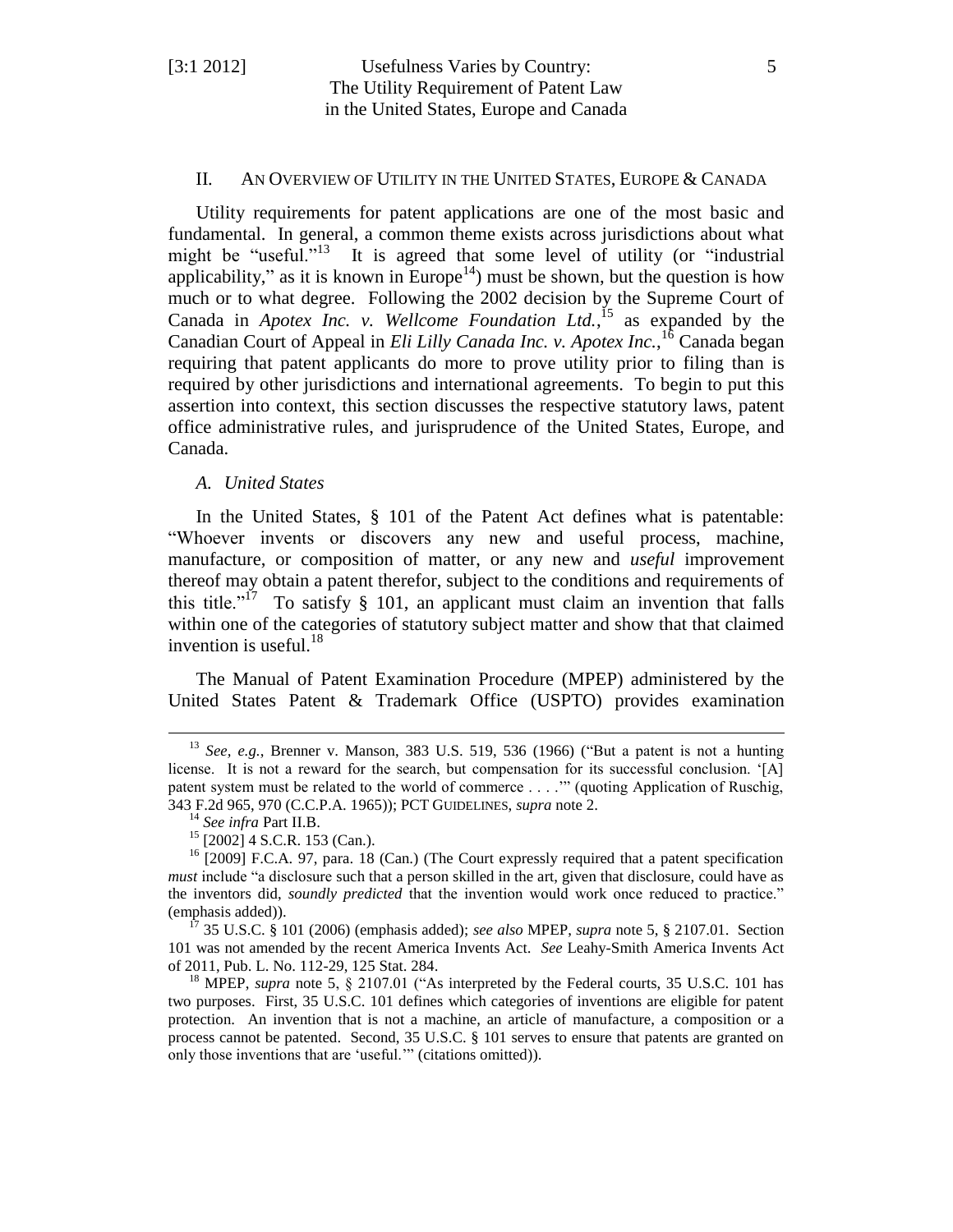guidelines for the utility requirement of  $\S 101$ .<sup>19</sup> To demonstrate that an invention is useful, an applicant must show that the invention has "specific and substantial utility" or discloses sufficient information about the invention such that its utility is immediately apparent to those familiar with the technological field, so-called "well-established utility."<sup>20</sup>

Specific utility must be specific to the subject matter of the claimed invention and not merely generally applicable to the "broad class of the invention."<sup>21</sup> For example, a statement that an invention is useful to diagnose disease without disclosing a particular disease or condition would lack specific utility, whereas one that discloses a biological activity and "reasonably correlates that activity to a disease condition" would establish sufficient specific utility.<sup>22</sup>

Substantial utility can be equated to showing a "real world" use. $23$  To establish substantial utility, an applicant must show that an invention is useful as disclosed in its current form, rather than at some time in the future pending additional research.<sup>24</sup> "Utilities that require or constitute carrying out further research to identify or reasonably confirm a 'real world' context of use are not substantial utilities."<sup>25</sup> The MPEP is careful to qualify, however, that "in its

<sup>20</sup> MPEP, *supra* note [5,](#page-4-2) § 2107.01 (citing Brenner v. Manson, 383 U.S. 519, 148 U.S.P.Q. 689 (1966); *In re* Fisher, 421 F.3d 1365, 76 U.S.P.Q.2d 1225 (Fed. Cir. 2005); *In* re Ziegler, 992 F.2d 1197, 26 U.S.P.Q.2d 1600 (Fed. Cir. 1993)). *See also* MPEP, *supra* note [5,](#page-4-2) § 2107.02(II) ("An invention has a well-established utility if (i) a person of ordinary skill in the art would immediately appreciate why the invention is useful based on the characteristics of the invention (e.g., properties or applications of a product or process), and (ii) the utility is specific, substantial, and credible.").

<sup>21</sup> MPEP, *supra* note [5,](#page-4-2) § 2107.01(I)(A). Many of the examples of specific vs. general utility provided in the MPEP are related to pharmacological and biotech inventions. "[I]ndicating that a compound may be useful in treating unspecified disorders, or that the compound has 'useful biological' properties, would not be sufficient to define a specific utility for the compound." *Id.*

 $^{22}$ *Id.* "Assertions that fall in the former category are insufficient to define a specific utility for the invention, especially if the assertion takes the form of a general statement that makes it clear that a 'useful' invention *may* arise from what has been disclosed by the applicant." *Id.*

<sup>23</sup> MPEP, *supra* not[e 5,](#page-4-2) § 2107.01(I)(B).

 $\overline{a}$ 

<sup>24</sup> *Id.* (citing *In re Fisher*, 421 F.3d at 1371).

<sup>25</sup> MPEP, *supra* note [5,](#page-4-2) § 2107.01(I)(B) ("For example, both a therapeutic method of treating a known or newly discovered disease and an assay method for identifying compounds that themselves have a 'substantial utility' define a 'real world' context of use. An assay that measures

<sup>&</sup>lt;sup>19</sup> *Id.* § 2107.01. The MPEP further provides that inventions in various different technological fields are each subject to the same legal requirements with respect to utility, there being "no basis in the statutes or decisions for requiring any more conclusive evidence of operativeness in one type of case than another." *Id.* § 2107.01(III) (citing *In re* Chilkowsky, 229 F.2d 457, 461–62 (C.C.P.A. 1956)). "Courts have repeatedly found that the mere *identification* of a pharmacological activity of a compound that is relevant to an asserted pharmacological use provides an 'immediate benefit to the public' and thus satisfies the utility requirement." MPEP, *supra* note 6, § 2107.01(III).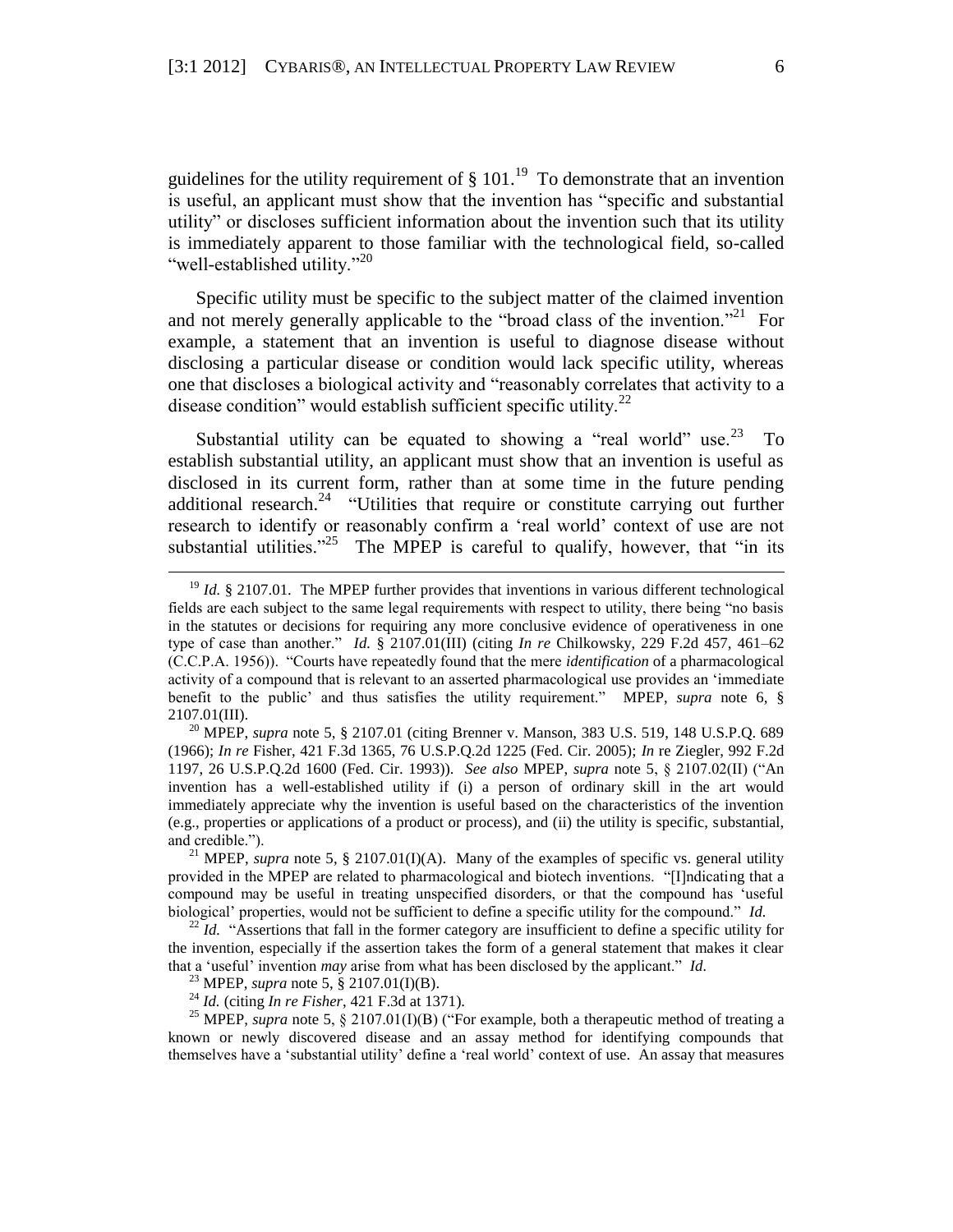current form" is not intended to mean that a claimed invention must be "currently available," but rather that any reasonable use that is identified by the applicant and can be seen to provide a public benefit is sufficient to establish substantial utility.<sup>26</sup>

A deficiency under § 101 generally leads to a deficiency under § 112 , the first paragraph of which provides that the specification of a patent application:

[S]hall contain a written description of the invention, and of the manner and process of making and using it, in such full, clear, concise, and exact terms as to enable any person skilled in the art to which it pertains, or with which it is most nearly connected, to make and use the same, and shall set forth the best mode contemplated by the inventor of carrying out his invention.<sup>27</sup>

Section 112 therefore has been interpreted to set forth three separate requirements: written description, enablement, and best mode.<sup>28</sup> The interrelationship between §§ 101 and 112 stems from the reasoning that if an invention lacks utility, an application for that invention cannot enable one to use it.<sup>29</sup> Therefore, rejections for lack of utility typically implicate both §§ 101 and  $112^{30}$ 

<sup>26</sup> *Id.*

 $\overline{a}$ 

 $27\frac{127}{35}$  U.S.C. § 112 (2006).

the presence of a material which has a stated correlation to a predisposition to the onset of a particular disease condition would also define a 'real world' context of use in identifying potential candidates for preventive measures or further monitoring. On the other hand, the following are examples of situations that require or constitute carrying out further research to identify or reasonably confirm a 'real world' context of use and, therefore, do not define 'substantial utilities': (A) Basic research such as studying the properties of the claimed product itself or the mechanisms in which the material is involved; (B) A method of treating an *unspecified* disease or condition; (C) A method of assaying for or identifying a material that itself has no specific and/or substantial utility; (D) A method of making a material that itself has no specific, substantial, and credible utility; and (E) A claim to an intermediate product for use in making a final product that has no specific, substantial and credible utility.")

<sup>28</sup> *See, e.g.*, University of Rochester v. G.D. Searle & Co., 358 F.3d 916, 921 (Fed. Cir. 2004). Best mode will be affected by the recently enacted America Invents Act in that it will no longer be available as an invalidity defense in litigation, but the requirement of § 112 will remain as a requirement of patentability. Leahy-Smith America Invents Act of 2011, *supra* not[e 17,](#page-7-2) § 15.

<sup>29</sup> *See In re* Ziegler, 992 F.2d 1197, 1200–01 (Fed. Cir. 1993); *see also* MPEP, *supra* note [5,](#page-4-2) § 2107.01(IV).

<sup>&</sup>lt;sup>30</sup> MPEP, *supra* note 5, § 2107.01(IV) ("The fact that an applicant has disclosed a specific utility for an invention and provided a credible basis supporting that specific utility does not provide a basis for concluding that the claims comply with all the requirements of 35 U.S.C. 112, first paragraph. For example, if an applicant has claimed a process of treating a certain disease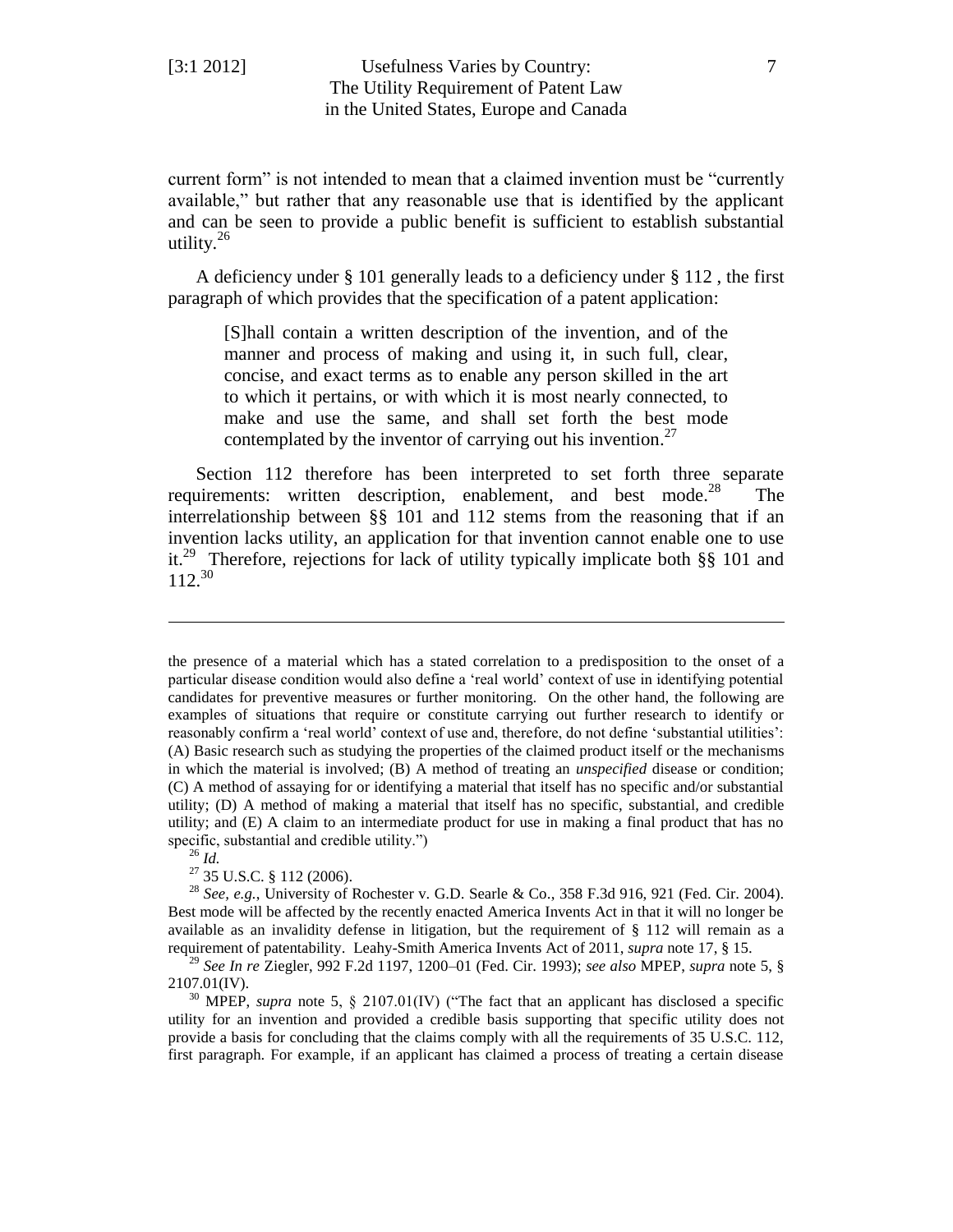An asserted utility, that is, a statement in the patent application that the claimed invention is useful for some purpose, creates a presumption of utility.<sup>31</sup> If the asserted utility is "credible," rejection for lack of utility is inappropriate. $32$ Examiners will treat an assertion as credible unless: (1) the logic underlying the assertion is seriously flawed; or (2) the facts upon which the assertion is based are inconsistent with the logic underlying the assertion.<sup>33</sup> The standard for overcoming the presumption of utility is that it is more likely than not that one of ordinary skill in the art would doubt or question the truth of the statement of utility.<sup>34</sup> In some situations, an examiner may request additional information from an applicant to support an asserted utility, for example, if an asserted utility is one that would seem unlikely to one of ordinary skill in the  $art.^{35}$  Such requests, however, should be imposed "rarely, and only if necessary to support the scientific credibility of the asserted utility. $^{356}$ 

Fundamentally, the MPEP states that "[t]here is no predetermined amount or character of evidence that must be provided by an applicant to support an asserted utility, therapeutic or otherwise. Rather, the character and amount of evidence needed to support an asserted utility will vary depending on what is claimed."<sup>37</sup> The MPEP specifically addresses "special considerations" related to therapeutic and pharmacologic utilities, providing that in those areas, too, "all that is required

condition with a certain compound and provided a credible basis for asserting that the compound is useful in that regard, but to actually practice the invention as claimed a person skilled in the relevant art would have to engage in an undue amount of experimentation, the claim may be defective under 35 U.S.C. 112, but not 35 U.S.C. 101.")

<sup>31</sup> *See, e.g.*, *In re* Langer, 503 F.2d 1380, 1391 (C.C.P.A. 1974); *see also* MPEP, *supra* note [5,](#page-4-2) § 2107.02(III)(A). The asserted utility, however, must be commensurate in scope with the claimed subject matter. *Id.*

 $\frac{32}{32}$  *Id.* 

<sup>&</sup>lt;sup>33</sup> MPEP, *supra* note [5,](#page-4-2) § 2107.02(III)(B). Note that "[s]pecial care should be taken when assessing the credibility of an asserted therapeutic utility for a claimed invention. In such cases, a previous lack of success in treating a disease or condition, or the absence of a proven animal model for testing the effectiveness of drugs for treating a disorder in humans, should not, standing alone, serve as a basis for challenging the asserted utility under 35 U.S.C. 101." *Id.*

<sup>34</sup> *See In re Langer*, 503 F.2d at 1391; *see also* MPEP, *supra* note [5,](#page-4-2) § 2107.02(III)(A). U.S. courts generally are reluctant to uphold  $\S$  101 rejections "solely on the basis that the applicant's opinion as to the nature of the specific and substantial utility was inaccurate." *Id.* § 2107.01(I); *see also* Nelson v. Bowler, 626 F.2d 853, 856 (C.C.P.A. 1980) (finding that proof of any pharmacological activity of a drug was sufficient to find "practical utility").

<sup>35</sup> MPEP, *supra* not[e 5,](#page-4-2) § 2107.02(V) (citing *In re* Pottier, 376 F.2d 328, 330 (C.C.P.A. 1967)). <sup>36</sup> *Id.*

<sup>37</sup> MPEP, *supra* note 6, § 2107.02(VII).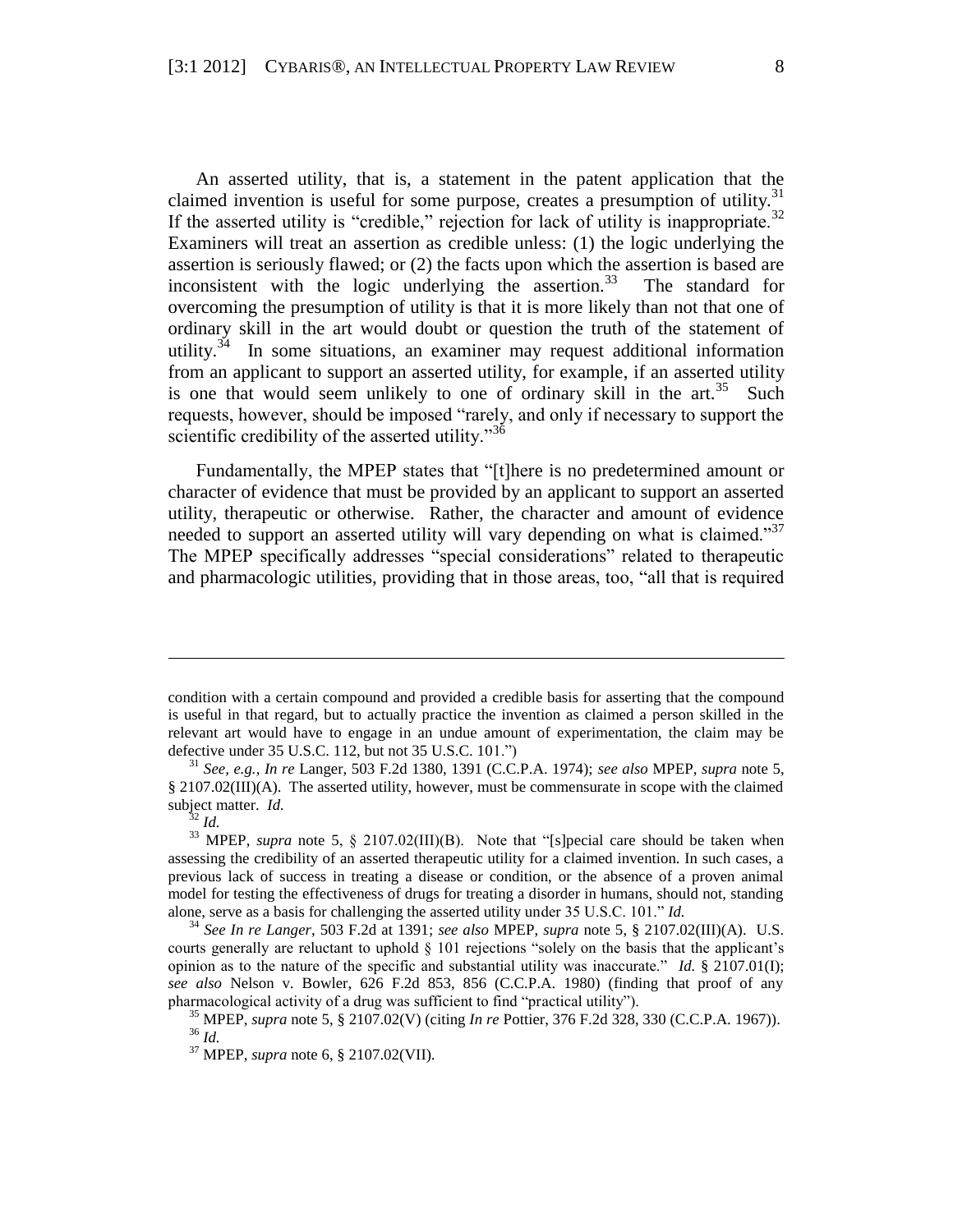$\overline{a}$ 

# [3:1 2012] Usefulness Varies by Country: 9 The Utility Requirement of Patent Law in the United States, Europe and Canada

is a reasonable correlation between the activity and the asserted use.<sup>38</sup> Furthermore, courts in the United States generally are not receptive to rejections under  $\S$  101 for lack of utility, with the MPEP noting that it is "striking" that  $\S$ 101 rejections were almost always overturned where a reasonable evidentiary showing supporting an asserted therapeutic utility was made by the applicant.<sup>39</sup> The MPEP also reminds examiners that, with respect to therapeutic and pharmacologic inventions, the role of the USPTO is to examine patent applications with respect to the patent laws, not determine whether, e.g., a drug is safe for sale, use or distribution.<sup>40</sup>

*In re Fisher*, a 2005 decision of the United States Court of Appeals for the Federal Circuit, illustrates the approach to the utility requirement adopted in the United States.<sup>41</sup> In *Fisher*, the patentee sought to patent certain "expressed sequence tags," or "ESTs," but was rejected for failing to express a specific utility for the ESTs, as the disclosed genes for which the ESTs corresponded had no

[S]hould not impose on applicants the unnecessary burden of providing evidence from human clinical trials. There is no decisional law that requires an applicant to provide data from human clinical trials to establish utility for an invention related to treatment of human disorders . . . . Before a drug can *enter* human clinical trials, the sponsor, often the applicant, must provide a convincing rationale to those *especially* skilled in the art (e.g., the Food and Drug Administration) that the investigation may be successful. Such a rationale would provide a basis for the sponsor's expectation that the investigation may be successful. In order to determine a protocol for phase I testing, the first phase of clinical investigation, some credible rationale of how the drug might be effective or could be effective would be necessary. *Thus, as a general rule, if an applicant has initiated human clinical trials for a therapeutic product or process, Office personnel should presume that the applicant has established that the subject matter of that trial is reasonably predictive of having the asserted therapeutic utility.*

MPEP, *supra* note 5, § 2107.03(IV).

<sup>40</sup> *Id.* § 2107.03(V).

<sup>41</sup> *In re* Fisher, 421 F.3d 1365 (Fed. Cir. 2005).

<sup>38</sup> MPEP, *supra* note 5, § 2107.03(I) ("An applicant can establish this reasonable correlation by relying on statistically relevant data documenting the activity of a compound or composition, arguments or reasoning, documentary evidence (e.g., articles in scientific journals), or any combination thereof. The applicant does not have to prove that a correlation exists between a particular activity and an asserted therapeutic use of a compound as a matter of statistical certainty, nor does he or she have to provide actual evidence of success in treating humans where such a utility is asserted." (citing Nelson v. Bowler, 626 F.2d 853, 857 (C.C.P.A. 1980)).

<sup>&</sup>lt;sup>39</sup> MPEP, *supra* note 5, § 2107.03(III). "In no case has a Federal court required an applicant to support an asserted utility with data from human clinical trials." *Id.* Regarding human clinical trials, the USPTO: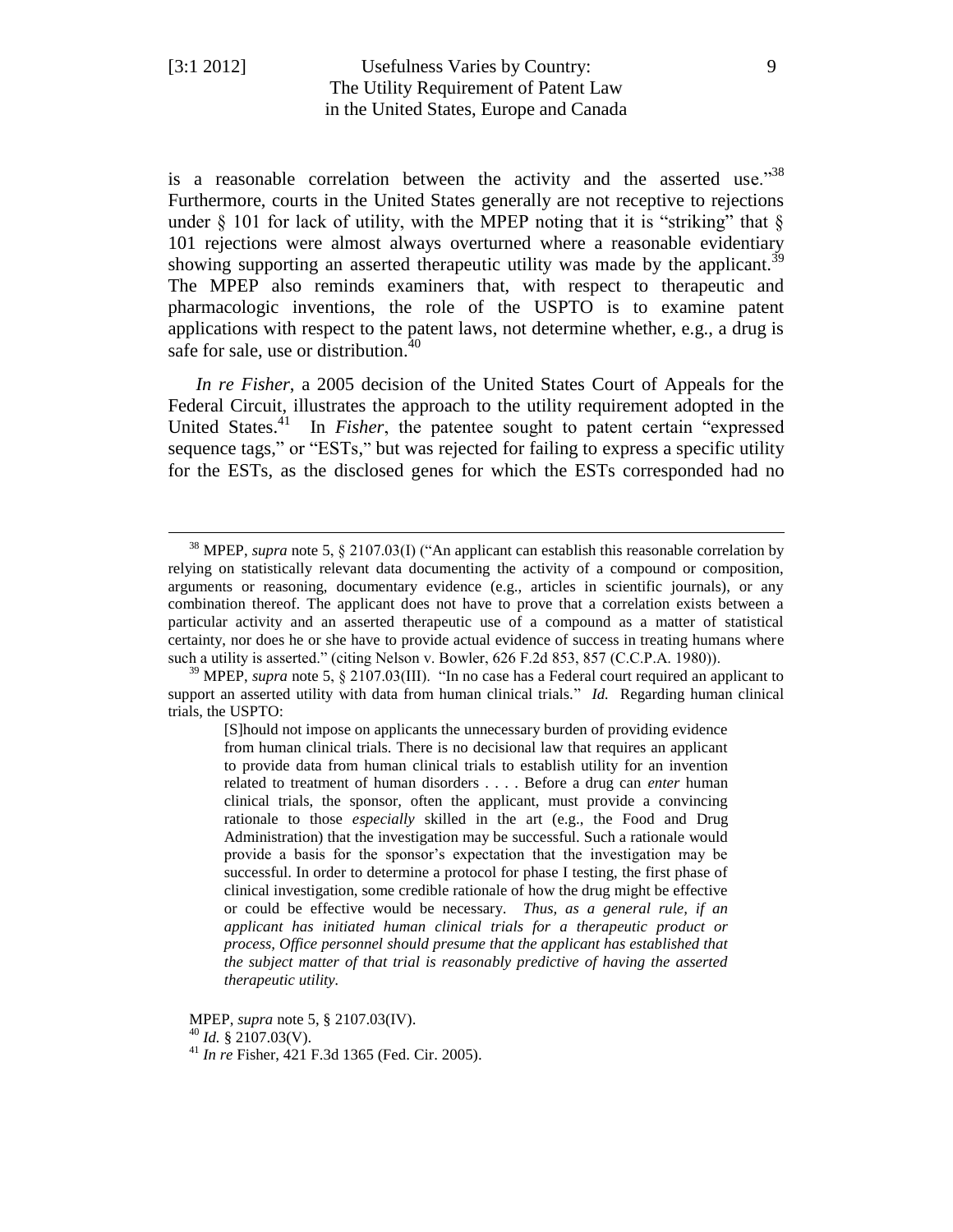known function at the time.<sup>42</sup> On appeal, Fisher asserted that the Board of Patent Appeals and Interferences (BPAI) incorrectly applied a heightened utility standard.<sup>43</sup> The Federal Circuit rejected the argument holding that the proposed utility failed to meet the ordinary utility standard.<sup>44</sup> The court reasoned that a claimed invention whose only stated utility was use with genes that have no known use cannot be reasonably found to meet the utility standard.<sup>45</sup> *Fisher* exemplifies the United States approach to the utility requirement, namely that the requirement is met so long as the specified utility is reasonable and not an attempt to create a utility where none exists.

<span id="page-12-2"></span>*B. Europe*

<span id="page-12-1"></span><span id="page-12-0"></span>Although Europe<sup>46</sup> uses a different term to describe the standard, its approach to the utility requirement is remarkably similar to that of the United States. The European Patent Convention (EPC) establishes that inventions which are new, involve an inventive step, and are susceptible of industrial application are patentable.<sup>47</sup> Being "susceptible of industrial application" is Europe's form of "utility," and an invention is susceptible of industrial application if "it can be made or used in any kind of industry."<sup>48</sup> Rule 42 of the Implementing Regulations of the EPC deals with the content of the description that must be provided in a European patent application and states that the description shall "indicate explicitly, when it is not obvious from the description or nature of the invention, the way in which the invention is industrially applicable."<sup>49</sup>

 $\overline{a}$ 

<sup>47</sup> EPC-2000, *supra* note 8, art. 52. Discoveries, scientific theories and mathematical methods; aesthetic creations; schemes, rules and methods for performing mental acts, playing games or doing business, and programs for computers; and presentations of information are all specifically excluded from patentability. *Id.*

<sup>48</sup> *Id.* art. 57. "Industry" generally is understood to mean "in its broadest sense." *See* EPO EXAMINATION GUIDELINES, *supra* note [3,](#page-4-3) pt. C, ch. IV, § 5.1; WIPO, STANDING COMMITTEE ON THE LAW OF PATENTS, "*Industrial Applicability" and "Utility" Requirements: Commonalities and Differences*, SCP/9/5 ¶¶ 4, 12 (Mar. 17, 2003), *available at*  http://www.wipo.int/edocs/mdocs/scp/en/scp\_9/scp\_9\_5.pdf.

<sup>49</sup> EPC-2000, *supra* note 8, at R. 42(1)(f).

<sup>42</sup> *Id.* at 1368–69.

<sup>43</sup> *Id.* at 1369–70.

<sup>44</sup> *Id.* at 1374.

<sup>45</sup> *Id.*

<sup>&</sup>lt;sup>46</sup> Here "Europe" refers to the European Patent Organisation, an intergovernmental organization established in 1977 on the basis of the European Patent Convention. *See infra* notes [47](#page-12-1)[–61](#page-14-0) and accompanying text. The European Patent Organisation has two bodies, the European Patent Office (EPO) and the Administrative Council. *The Administrative Council of the European Patent Organisation*, EUROPEAN PAT. OFF., http://www.epo.org/aboutus/organisation/administrative-council.html (last updated Feb. 2, 2011). See *infra* note 61 and accompanying text for a discussion regarding the national laws of the European countries.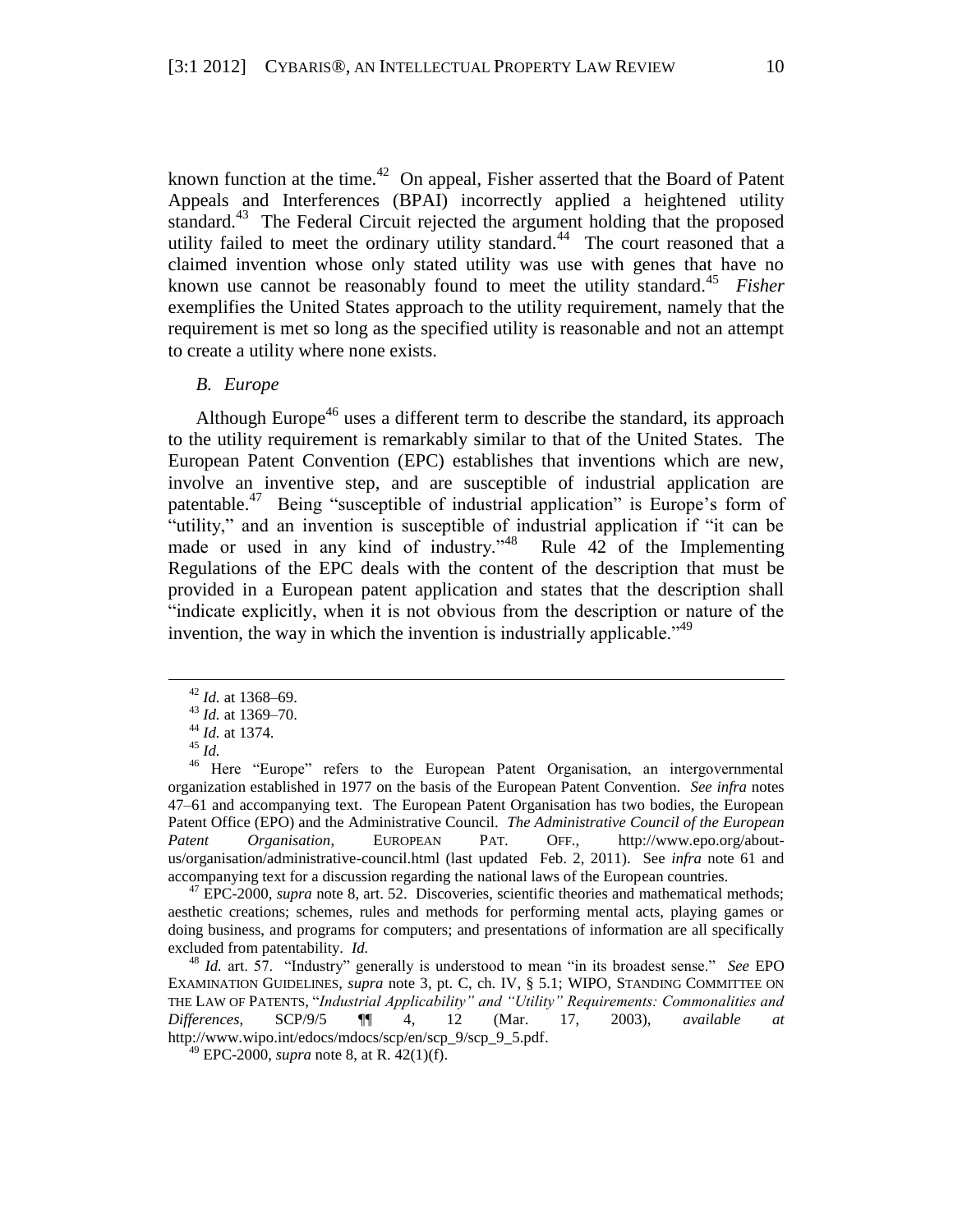11

[3:1 2012] Usefulness Varies by Country:

# The Utility Requirement of Patent Law in the United States, Europe and Canada

Examiners follow the Guidelines for Examination in the European Patent Office (EPO Examination Guidelines) to examine patent applications.<sup>50</sup> The EPO Examination Guidelines begin by defining, in accordance with the EPC, that there are four basic requirements for patentability in Europe: (1) there must be an invention, belonging to any field of technology; (2) the invention must be susceptible of industrial application; (3) the invention must be new; and (4) the invention must involve an inventive step. $51$ 

With respect to industrial application, the EPO Examination Guidelines state that "[t]he description should indicate explicitly the way in which the invention is capable of exploitation in industry."<sup>52</sup> The EPC hypothesizes that:

[I]n most cases, the way in which the invention can be exploited in industry will be self-evident, so that no more explicit description on this point will be required; but there may be a few instances, e.g., in relation to methods of testing, where the manner of industrial exploitation is not apparent and must therefore be explicitly indicated.<sup>53</sup>

In one case, the EPO Technical Board of Appeal considered an appeal of a refusal of claims as being not susceptible of industrial application under EPC Article 57.<sup>54</sup> Claim 1 of the application at issue was directed to a method of improving the bodily appearance of a non-opiate-addicted mammal by orally administering naltrexone or a pharmaceutically effective salt thereof in order to reduce appetite, and repeating the dosage until a "cosmetically" beneficial loss of body weight occurred.<sup>55</sup> The specific ground for refusing the claims was that the subject matter was directed to a cosmetic process not susceptible of industrial application.<sup>56</sup>

In its appeal, Appellant E.I. Du Pont De Nemours & Co. argued that "the claims need not necessarily be restricted to industrial application" and that "[t]he

<sup>50</sup> *See* EPO EXAMINATION GUIDELINES, *supra* note [3.](#page-4-3)

 $<sup>51</sup>$  *Id.* pt. C, ch. IV,  $\&$  1.1. Also, with respect to gene sequences specifically, "The invention</sup> claimed must have such a sound and concrete technical basis that the skilled person can recognise that its contribution to the art could lead to practical exploitation in industry." *Id.* § 5.4.

<sup>52</sup> *Id.* pt. C, ch. II, § 4.12.

<sup>53</sup> *Id.*

<sup>54</sup> Case T-144/83, E.I. du Pont de Nemours & Co., 1986 O.J. E.P.O. 301, *available at*  http://archive.epo.org/epo/pubs/oj1986/p295\_336.pdf.

<sup>55</sup> *Id.* at 302.

<sup>&</sup>lt;sup>56</sup> *Id.* ("The treatment of a human being with such a drug was essentially biological in nature and therefore the administration of the same could not be regarded as susceptible to industrial application.").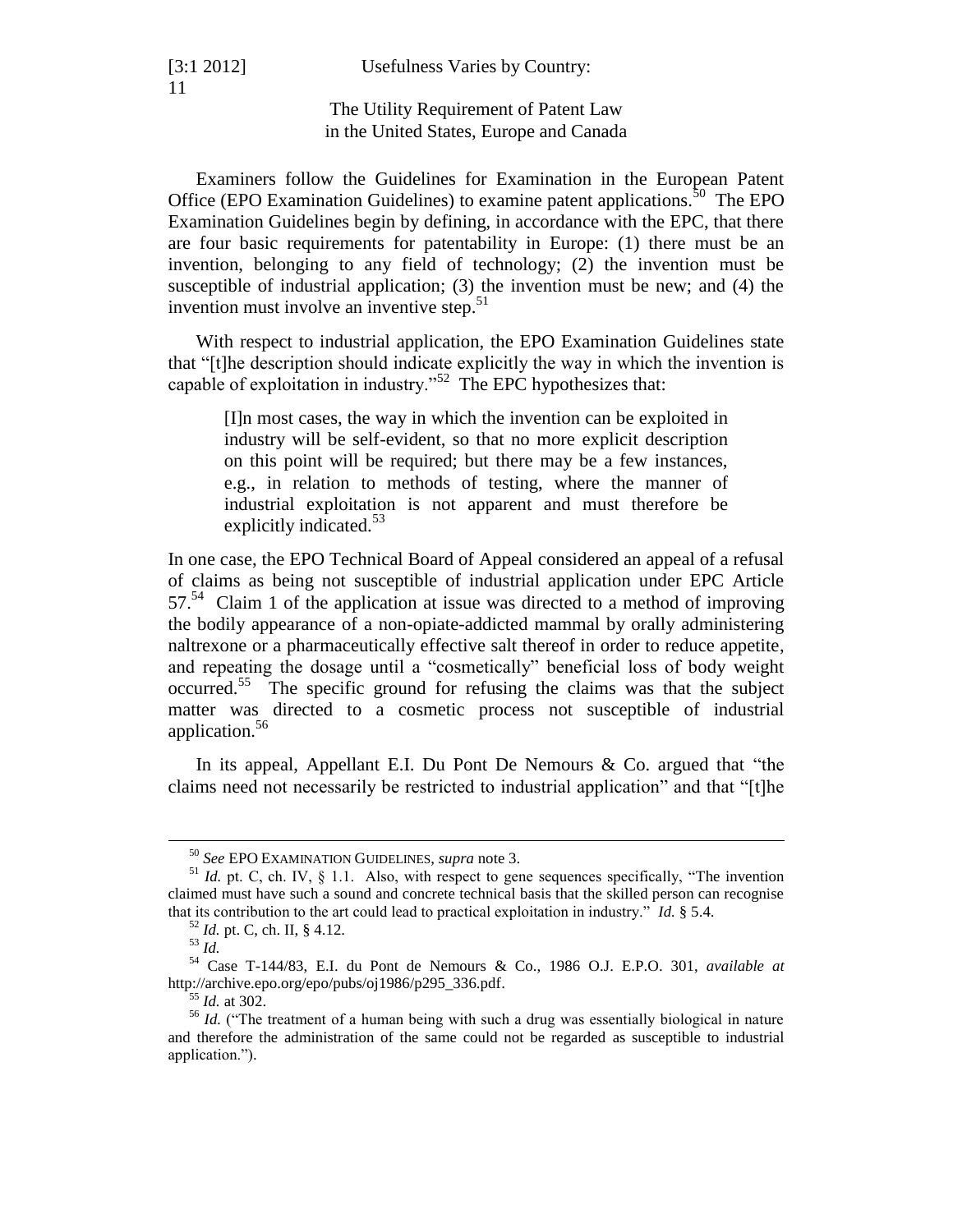word 'industry' should be given a broad interpretation  $\ldots$  ... <sup>57</sup> The Board of Appeals agreed, finding the subject matter of the claims was patentable under former EPC Article 52(4).<sup>58</sup>

According to the provision of [EPC Article 52(4)] methods for treatment of the human or animal body by therapy shall not be regarded as susceptible to industrial application. Such exclusions from patentability must be construed narrowly and should not apply to treatments which are not therapeutic in character . . . . [Claim 1] clearly covers a method of cosmetic use and is unrelated to the therapy of human or animal body in the ordinary sense.<sup>59</sup>

The invention was also found to comply with EPC Article 57 (Industrial Application) because the invention "can be used by enterprises whose object is to beautify the human or animal body," and such enterprises in the cosmetic field are part of industry since "'industry' implies that an activity is carried out continuously, independently and for financial gain."<sup>60</sup>

Thus, while the terminology varies ("utility" in the United States but "susceptible of industrial application" in Europe), the approaches of the jurisdictions are very similar with respect to the level of disclosure required and the deference given to asserted utility. The same approach has been adopted by the individual countries of Europe, the national laws of which tend to reflect the EPC and therefore will not be discussed individually herein.<sup>61</sup>

 $\overline{a}$ 

<sup>60</sup> *Id.* at 305.

<span id="page-14-0"></span><sup>57</sup> *Id.* at 303.

<sup>58</sup> *Id.* at 304; Act Revising the Convention on the Grant of European Patents, June 28, 2001, 2007 O.J. E.P.O. SPEC. ED. 1 (repealing Article 52(4), but a provision containing the same wording was added in Article 53(c)), *available at*  http://archive.epo.org/epo/pubs/oj007/01\_07/special\_edition\_1\_epc\_2000.pdf.

<sup>59</sup> *E.I. du Pont de Nemours & Co.*, 1986 O.J. E.P.O. at 304 ("The fact that a chemical product has both a cosmetic and therapeutic effect when used to treat the human or animal body does not render the cosmetic treatment unpatentable.").

<sup>61</sup> *See, e.g.*, Patents Act, 1977, c. 37 § 4 (U.K.) ("[A]n invention shall be taken to be capable of industrial application if it can be made or used in any kind of industry, including agriculture."), *available at* http://www.legislation.gov.uk/ukpga/1977/37/pdfs/ukpga\_19770037\_en.pdf; UNITED KINGDOM INTELLECTUAL PROP. OFFICE, EXAMINATION GUIDELINES § 4(1) (July 2011), *available at* http://www.ipo.gov.uk/practice-sec-004.pdf; Basheer et al., *supra* note [8,](#page-4-4) at n.82 ("Illustratively, Section 4A of the 1977 Act in the UK mirrors Article 53(c) of the EPC."); *see also*  Press Summary, Supreme Court of the U.K., *Human Genome Sciences Inc.* (Appellant) *v. Eli Lilly and Company Limited* (Respondent) [2011] UKSC 51, (Nov. 2, 2011) *available at*  http://www.eplawpatentblog.com/2011/November/2011.11.02%20HGS%20v%20Eli%20Lilly%2 0-%20Press%20Summary.pdf ("There is very little UK authority on the topic of industrial applicability, particularly as regards biological material and the applicable principles are really to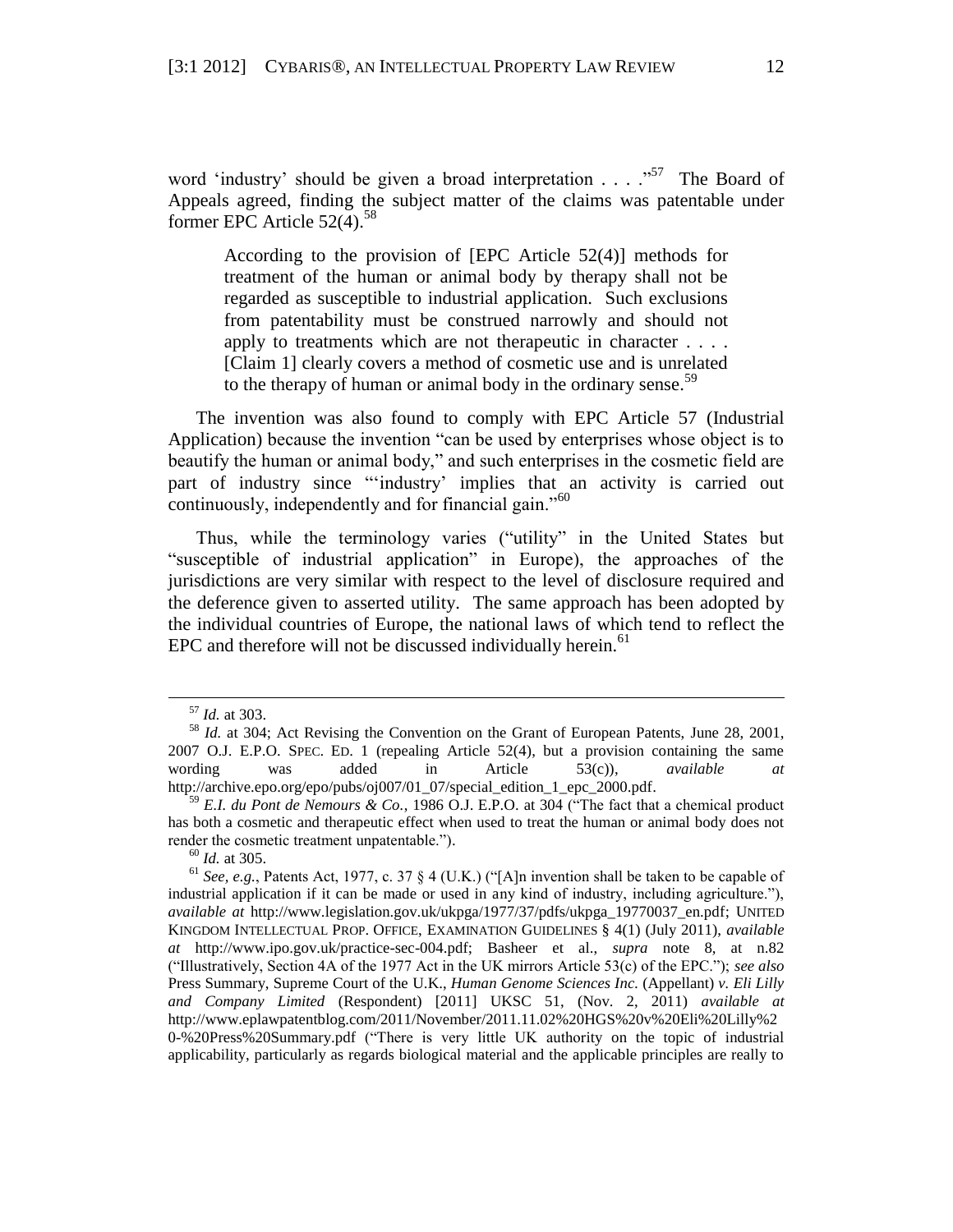<span id="page-15-1"></span>The Utility Requirement of Patent Law in the United States, Europe and Canada

# <span id="page-15-0"></span>*C. Canada*

The Canadian requirement of utility differs from that of the rest of the world by making it effectively impossible to maintain patents in which no actual working embodiments existed as of the filing date. The reason for this distinction is the doctrine of sound prediction. Understanding the Canadian requirement therefore requires an understanding of the role that the doctrine of sound prediction plays in it.

In Canada, an invention is "any new and useful art, process, machine, manufacture or composition of matter, or any new and useful improvement in any art, process, machine, manufacture or composition of matter." $\delta^2$  In light of this statutory basis, the Canadian Intellectual Property Office (CIPO) provides in its Manual of Patent Office Practice (MOPOP) that utility "is an essential aspect of an invention" and "can be considered as a requirement for an invention to be operable, controllable and reproducible.<sup> $563$ </sup> Thus, an invention is operable if it works for its intended purpose.<sup>64</sup>

be found in the jurisprudence of the EPO and the Board . While the reasoning in each decision of the Board is not binding upon national courts, the courts should normally follow the jurisprudence of the EPO, particularly where the Board has adopted a consistent approach to an issue in a number of decisions as is the case with regard to the application of Article 57 to patents for biological material." (citations omitted)). On the issue of industrial applicability, the court in *Human Genome Sciences* allowed the appeal, finding that the lower court failed to follow the principles of the law by:

[L]ooking for a description that showed a particular use for the product [that] had actually been demonstrated, rather than that the product had plausibly been shown to be usable for the purposes of research work which the Board must have taken to have regarded as an industrial activity in itself.

*Id.* (citations omitted).

 $\overline{a}$ 

<sup>62</sup> Canadian Patent Act, R.S.C. 1985, ch. P-4, § 2, *available at* http://lawslois.justice.gc.ca/PDF/P-4.pdf; CANADIAN INTELLECTUAL PROP. OFFICE, PATENT OFFICE, MANUAL OF PATENT OFFICE PRACTICE § 12.02 (1998 ed., rev. Dec. 2010) [hereinafter MOPOP], *available at* http://www.ic.gc.ca/eic/site/cipointernet-internetopic.nsf/eng/h\_wr00720.html.

<sup>63</sup> MOPOP, *supra* note 62, § 12.08 (which also provides that "[t]he utility of [a particular] invention must be specific . . . practical . . . and credible.").

<sup>64</sup> *Id.* § 12.08.01 ("Where the utility of an invention is self-evident to the person skilled in the art, and no particular promise has been made in regard to any advantages of the invention (e.g. if the invention was to simplify a known invention), the self-evident utility is sufficient to meet the required standard. Where, however, the inventors promise that their invention will provide particular advantages (e.g. will do something better or more efficiently or will be useful for a previously unrecognized purpose) it is this utility that the invention must in fact have. Although an invention need only have one use in order to be patentable, where several uses are promised the applicant must be in a position to establish each of them. For example, if a composition is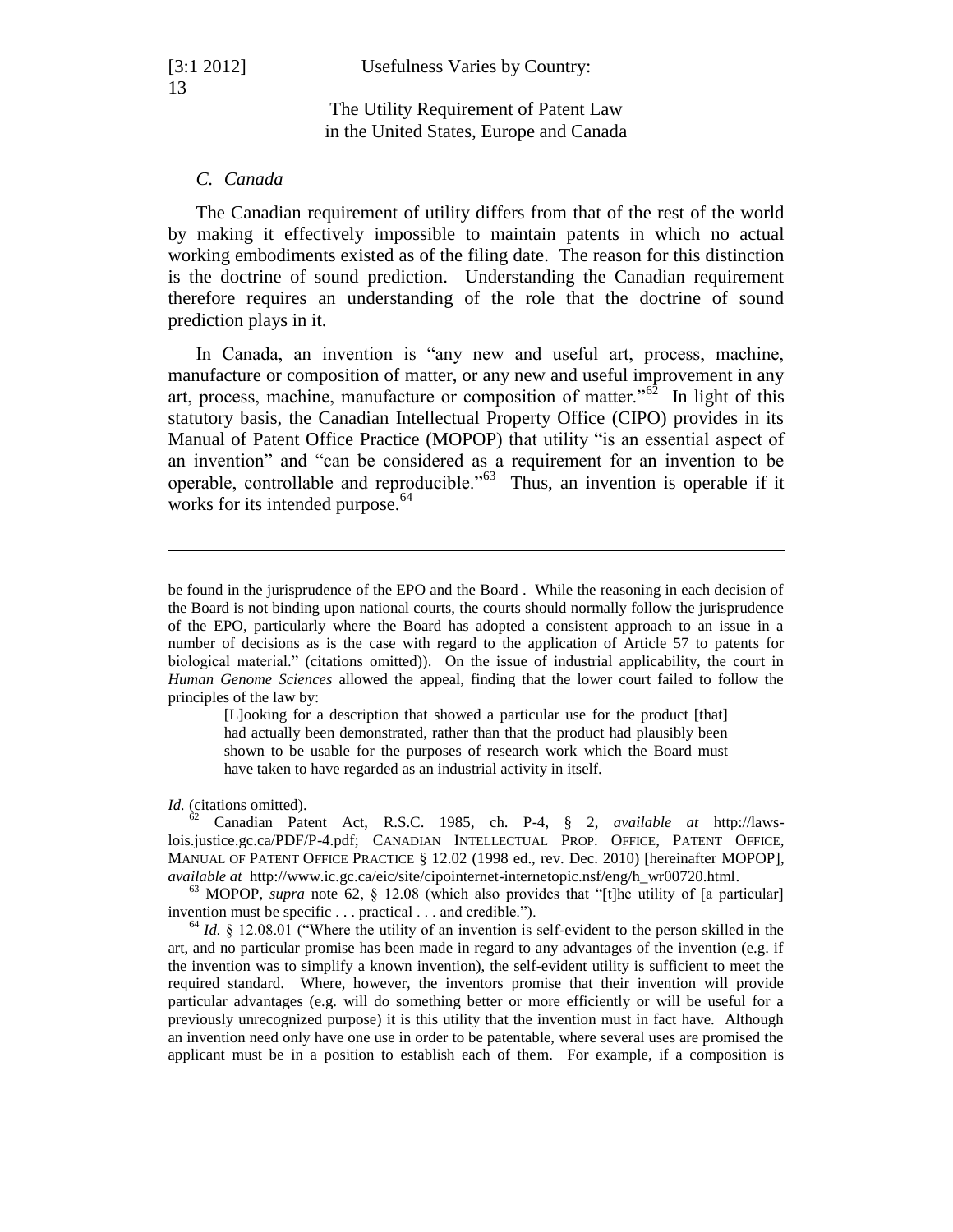In its interpretation of the statute, the Supreme Court of Canada has held that utility does not exist if "the invention will not work, either in the sense that it will not operate at all or, more broadly, that it will not do what the specification promises that it will do"<sup>65</sup> but that "[i]f when used in accordance with the directions contained in the specification the promised results are obtained, the invention is useful in the sense in which that term is used in patent law."<sup>66</sup> An invention also must be controllable and reproducible such that "the desired result must inevitably follow when the invention is put into practice."<sup>67</sup> Inventions that are merely "arrived at by chance" and "cannot be reliably reproduced" therefore lack utility.<sup>68</sup>

Utility must be established as of the time a patent is applied for and cannot be supported by evidence occurring after the filing date. $69$ To show utility, an applicant can: (1) disclose embodiments of the invention that actually work; or (2) disclose soundly predicted embodiments.<sup>70</sup> The latter factor is referred to as the doctrine of sound prediction.

The doctrine of sound prediction was invoked by the Canadian Supreme Court in *Apotex Inc. v. Wellcome Foundation Ltd.*, which held that applicants must demonstrate that a claimed invention's promised utility, or "promise of the

promised to be useful as a drug, the applicant must be in a position to show that it is useful in the therapy of at least one disease. If, however, it is promised to be useful as a drug for treating many diseases, the applicant must be in a position to establish its utility [see 12.08.03  $\&$  12.08.05] in treating each of the diseases.").

<sup>65</sup> Consolboard, Inc. v. MacMillan Bloedel (Sask.), Ltd., [1981] 1 S.C.R. 504, 525 (Can.); *see also* MOPOP, *supra* note 62, § 12.08.01.

<sup>66</sup> *Consolboard, Inc*. [1981] 1 S.C.R. 504, at 526; *see also* Unifloc Regents, Ld. v. Newstead Colliery, Ld. [1943] 60 R.P.C. 165, 184 (Can.).

<sup>&</sup>lt;sup>67</sup> MOPOP, *supra* note 62, § 12.08.02. The MOPOP notes "that the idea that the 'desired result must inevitably follow' can refer to an accepted degree of success of a particular repetitive mass production method," and the accepted degree of success can vary with particular arts. *Id.* <sup>68</sup> *Id.*

<sup>69</sup> Apotex, Inc. v. Wellcome Found. Ltd., [2002] 4 S.C.R. 153, para. 46 (Can.) (It is not enough for an applicant "to be able to buttress speculation with post-patent proof, and thereby to turn dross into gold."); *see also* MOPOP, *supra* note 62, § 12.08.05. If the application claims priority to an earlier application, the claims are only valid insofar as the priority document establishes the utility of invention described in the claims. *Id.*; *cf. In re* Brana, 51 F.3d 1560 (Fed. Cir. 1995) (establishing utility by using a declaration prepared and submitted during the prosecution of the application showing a person of ordinary skilled in the art would not have doubted the asserted utility).

<sup>70</sup> *Apotex*, [2002] 4 S.C.R. 153; *see also* MOPOP, *supra* note 62, § 12.08.03 (stating that disclosure of soundly predicted embodiments can be shown in applications "for which an appropriate basis exists upon which this utility can be predicted.").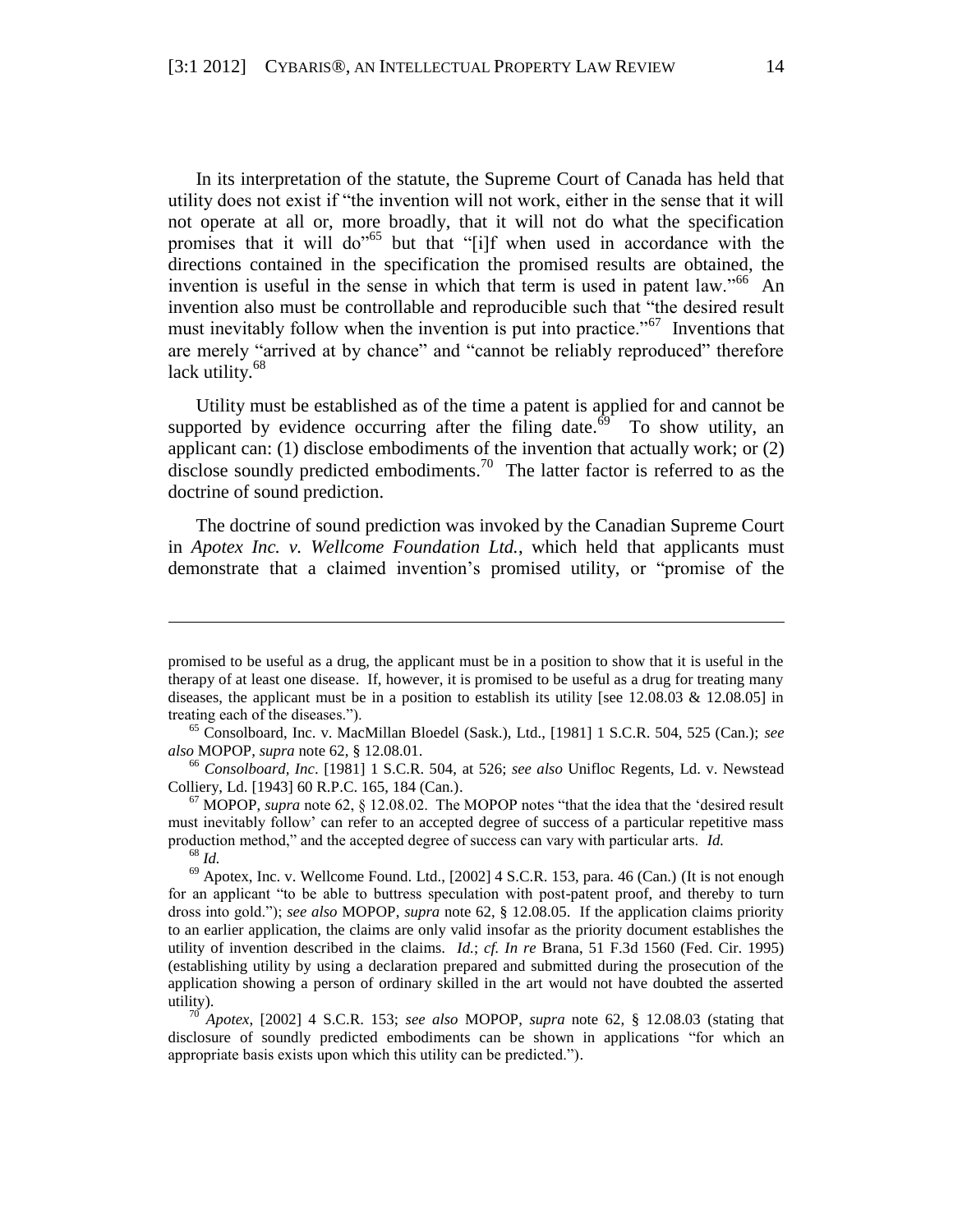[3:1 2012] Usefulness Varies by Country:

# The Utility Requirement of Patent Law in the United States, Europe and Canada

patent" as it is known in Canada, $^{71}$  is "soundly predicted" as of the filing or priority date if no actual working embodiment exists.<sup>72</sup> In doing so, the Supreme Court departed from the "patent friendly" origins of the doctrine of sound prediction that accepted the promise of the patent unless there was evidence of a lack of utility.<sup>73</sup> The Supreme Court was seeking to prevent applicants from "buttress[ing] speculation with post-patent proof," thereby allowing applicants to be rewarded for patenting what was effectively a guess.<sup>74</sup> Although the Commissioner is required "by law" to reject a patent application where the invention is merely "arrived at by chance" and "cannot be reliably reproduced,"<sup>75</sup> the Court reasoned that the burden should be placed on the applicant to first establish utility before requiring the attacker to prove invalidity.<sup>76</sup> Following *Apotex*, CIPO amended the MOPOP to incorporate the doctrine of sound prediction into the examination procedure.<sup>77</sup>

Despite being referred to commonly as a "utility requirement," the doctrine of sound prediction is unconcerned with whether the claimed invention can actually perform the promise of the patent.<sup>78</sup> Instead, the doctrine looks solely at whether the applicant could have reasonably inferred that the claimed invention was suitable for the promise of the patent based on the evidence available at the filing or priority date.<sup>79</sup> According to *Apotex*, the doctrine of sound prediction has three

<sup>73</sup> *See, e.g.*, Monsanto Co. v. Comm'r of Patents [1979] 2 S.C.R. 1108, 1121–22 (Can.) ("In my opinion the Commissioner cannot refuse a patent because the inventor has not fully tested and proved it in all its claimed applications. This is what he has done in this case by refusing to allow claims 9 and 16 unless restricted to what had been tested and proved before the application was filed. If the inventors have claimed more than what they have invented and included substances which are devoid of utility, their claims will be open to attack. But in order to succeed, such attack will have to be supported by evidence of lack of utility. At present there is no such evidence and there is no evidence that the prediction of utility for every compound named is not sound and reasonable.").

<sup>74</sup> *Id.* at 1127.

<sup>75</sup> *Apotex*, [2002] 4 S.C.R. 153 (citing the Canadian Patent Act, *supra* note 62, § 40; *see also* MOPOP, *supra* note 62, § 12.08.02).

<sup>76</sup> *Id.*

 $\overline{a}$ 

<sup>77</sup> MOPOP, *supra* note 62, § 12.08.02. The MOPOP notes "that the idea that the 'desired result must inevitably follow' can refer to an accepted degree of success of a particular repetitive mass production method," and the accepted degree of success can vary with particular arts. *Id.*

 $71$  Since "promise of the patent" is the accepted Canadian term for promised utility, we will use it here.

<sup>72</sup> MOPOP, *supra* note 62, § 12.08.05. If the application claims priority to an earlier application, the claims are only valid insofar as the priority document establishes the utility of invention described in the claims. *Id.* It is not enough for an applicant "to be able to buttress speculation with post-patent proof, and thereby to turn dross into gold." *Id.* (quoting *Apotex*, [2002] 4 S.C.R. 153, para. 46 (Binnie, J.).

<sup>78</sup> *Apotex*, [2002] 4 S.C.R. 153.

<sup>79</sup> *Id.*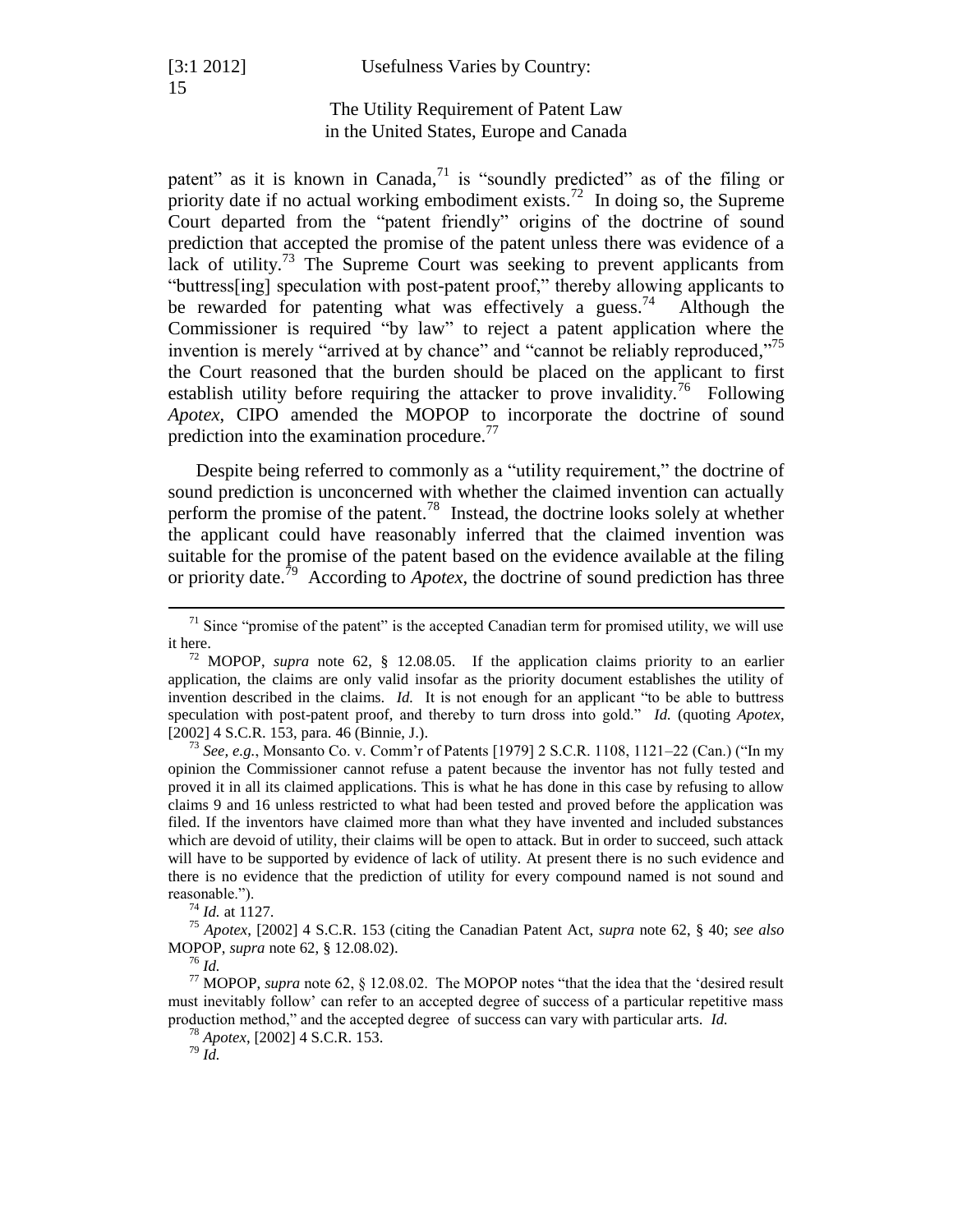prongs, requiring: (i) a factual basis, (ii) a line of sound reasoning based on the factual basis that leads to the desired result, and (iii) the provision of sufficient disclosure in the specification.<sup>80</sup>

The factual basis prong can be established by examples of what could be found in "scientifically accepted laws or principles, in data forming part of the state of the art and which is referred to in the description, or in information forming part of the common general knowledge of the person skilled in the art."<sup>81</sup> The factual basis must be established by evidence linked to a date that predates the filing date or earliest priority date.<sup>82</sup> As such, according to *Lilly*, if an applicant neglects to include disclosure within the specification and cannot otherwise establish a factual basis preceding the filing date, any application in Canada claiming priority to an earlier priority application may be invalidated even if that earlier application arose in a jurisdiction that does not require the provision of a factual basis. $83$ 

The general test for the sound reasoning prong of the doctrine of sound prediction is whether a person of ordinary skill in the art would accept the logic presented in the line of reasoning and derive from the prediction that the invention will provide the promise of the patent.<sup>84</sup>

Although no inventor is required to understand why their invention works, this does not dilute the requirements for a sound prediction. If an inventor cannot articulate a line of reasoning to soundly connect their factual support (e.g. their examples) to the remaining matter of their claims, they are not entitled to the full breadth of their claims. 85

<sup>80</sup> *Id.*

<sup>81</sup> MOPOP, *supra* note [62,](#page-15-1) at § 12.08.04a.

<sup>82</sup> G.D. Searle & Co. v. Novopharm Ltd. [2007] F.C. 81, para. 97 (Can.). The United States and other jurisdictions do not have comparable requirements. *See supra* note 69.

 $83$  Eli Lilly Can. Inc. v. Apotex Inc., [2009] F.C.A. 97 (Can.).

<sup>84</sup> *Apotex*, [2002] 4 S.C.R. 153; *see also* MOPOP, *supra* note 62, § 12.08.04b ("Since a sound line of reasoning is directed to a person skilled in the art, those elements of the sound line of reasoning that would be self-evident to the person skilled in the art in view of their common general knowledge do not need to be explicitly disclosed in the application . . . . It is not possible to provide exhaustive guidance on the types of reasoning which may be found to be 'sound.' If brief, however, the soundness of a line of reasoning can be effectively assessed by asking whether the person skilled in the art (represented during examination by the examiner) would accept the logic presented in the line of reasoning and derive from the sound prediction as a whole an expectation that the invention will provide the promised utility.").

<sup>85</sup> MOPOP, *supra* note 62, § 12.08.04b; *see also* Monsanto Co. v. Comm'r of Patents, [1979] 2 S.C.R. 1108 (Can.).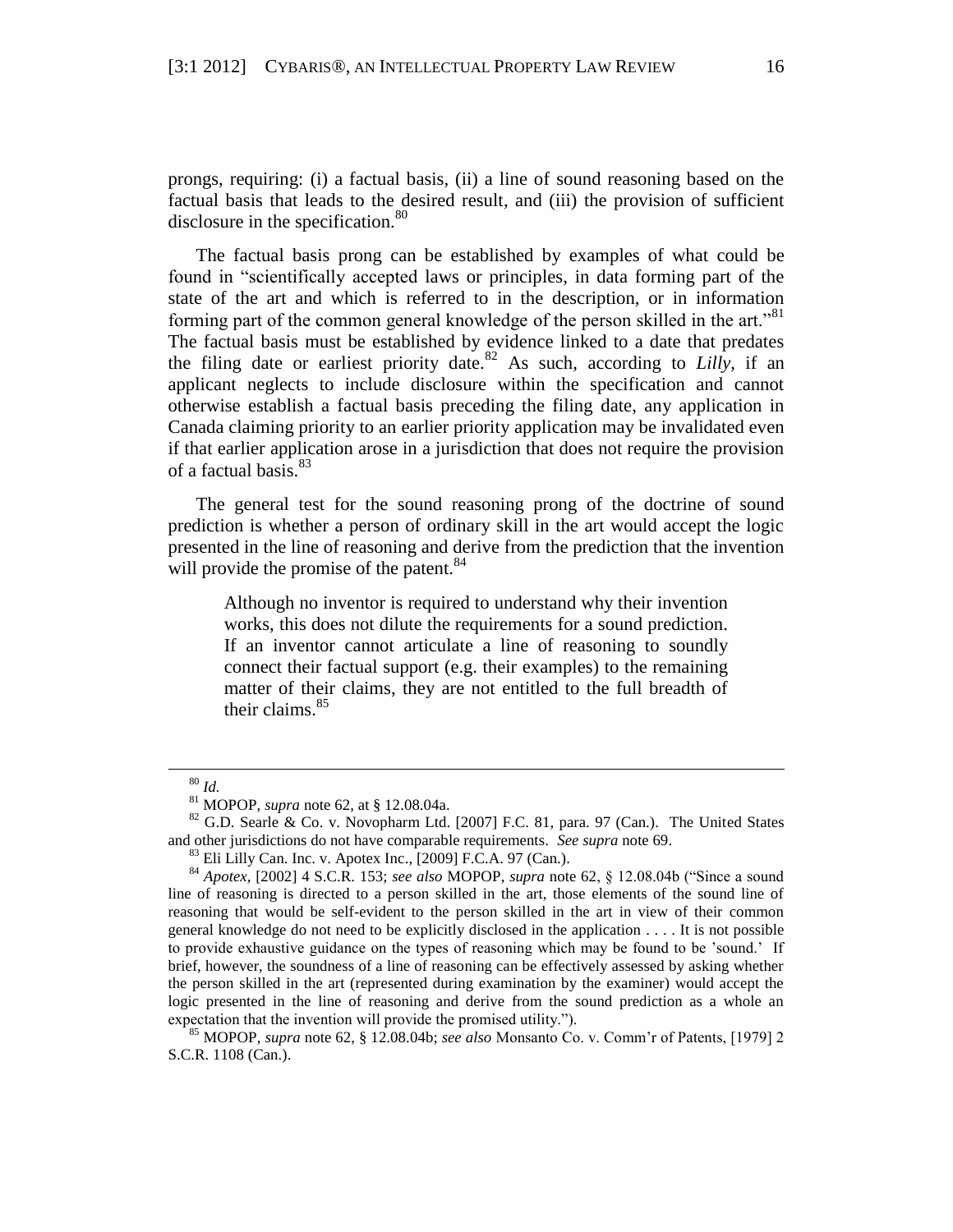17

 $\overline{a}$ 

[3:1 2012] Usefulness Varies by Country:

# The Utility Requirement of Patent Law in the United States, Europe and Canada

The result is that the court or a patent examiner must subjectively evaluate the scientific thought process of the applicant.

For example, Canadian Patent No. 2, 225,626 was at issue in the post-*Apotex* case of *Allergan, Inc. v. Minister of Health*, and claimed a new use for a brimonidine compound as a topically applied neuro-protectant for the optic nerve and retina of humans from damage from glaucoma or ocular hypertension.<sup>86</sup> In response to an action for infringement, the defendant asserted that the patent lacked utility since the tests disclosed in the specification upon which the patent applicant relied to illustrate utility were only *in vivo* tests in rats rather than topical testing in humans. $87$  To evaluate utility under the doctrine of sound prediction, the court was required to determine whether the results of the rat testing provided sufficient basis for a sound prediction that the claimed compound could provide the stated utility in treating humans.<sup>88</sup> In other words, the court, as the legal fact-finder, must judge the scientific reasonableness of the applicant's thought process regarding the chosen test procedure.<sup>89</sup>

According to the Canadian Court of Appeal in *Lilly*, the disclosure prong of the *Apotex* sound doctrine analysis requires that "the patent must provide a disclosure such that a person skilled in the art, given that disclosure, could have as the inventors did, soundly predicted that the invention would work once reduced to practice."<sup>90</sup> The doctrine of sound prediction therefore places an additional

 $86$  Allergan, Inc. v. Minister of Health [2011] F.C. 1316, para. 24 (Can.).

<sup>&</sup>lt;sup>87</sup> *Id.* para. 211. Because the tests were not performed on humans, "the utility of that subject matter could not be soundly predicted as of the priority date . . . ." *Id.* para. 193.

<sup>&</sup>lt;sup>88</sup> "The doctrine of sound prediction has three components, namely: [that]  $\dots$  the inventor must have had an articulable . . . and sound line of reasoning from which the desired result can be inferred from the factual basis . . . ." *Id.* para. 216. "Therefore, the key question that remains is whether the '626 Patent disclosed the factual basis on which a POSITA could soundly predict in June 1996 that the topical administration of brimonidine would have a neuroprotective effect in humans, once the invention was reduced to practice." *Id.* para. 220 (citing Merck & Co. v. Apotex Inc., [2010] F.C. 1265, para. 521 (Can.)).

<sup>&</sup>lt;sup>89</sup> Allergan, Inc. [2011] F.C. 1316, para. 220. The Court ultimately found that the patent did not lack utility as: (1) the in vivo drug administration would have allowed the drug to navigate to the eye, (2) the included results demonstrated that the drug produced the proposed effect despite in vivo administration, and (3) expert testimony that the results would suggest to a POSITA that drugs would have a similar effect in humans. *Id.* para. 223.

 $90$  Eli Lilly Can. Inc. v. Apotex Inc., [2009] F.C.A. 97, para. 18 (Can.). "The requirement for proper disclosure means that the person skilled in the art has to, through the specification [alone] . . . be provided with sufficient information to understand the basis of the sound prediction and to practice the entire scope of the claimed invention." MOPOP, *supra* note 62, § 17.03.02c (citing Eli Lilly Can. Inc. v. Apotex Inc. [2008] F.C. 142, para. 164). While elements of the factual basis and/or the sound line of reasoning that form part of the common general knowledge need not be disclosed, elements known only to the applicant must be included in the description.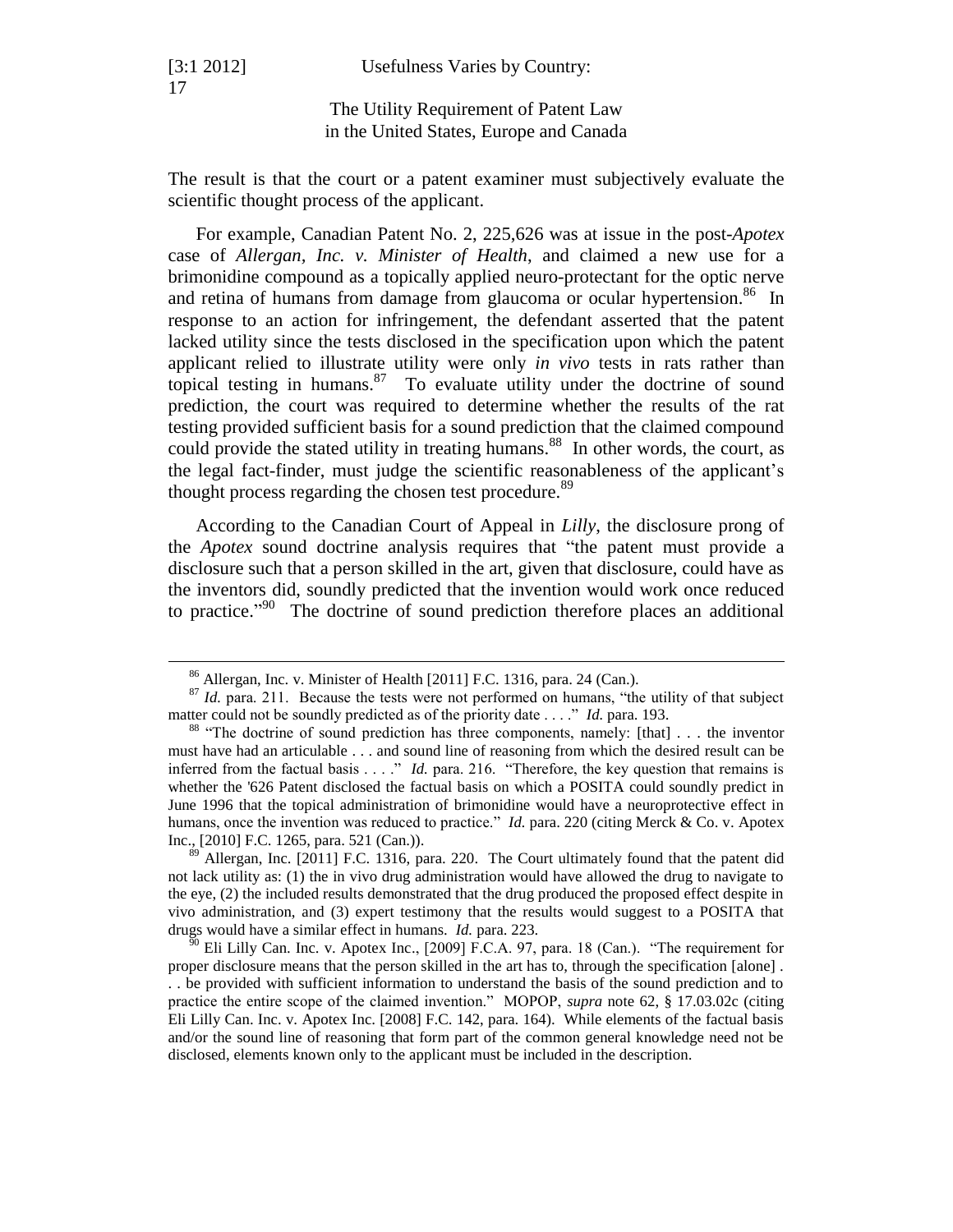burden on applicants not only to assert utility but also to explain a basis for the assertion.<sup>91</sup>

This outcome is a departure from pre-*Lilly* jurisprudence in Canada.<sup>92</sup> In *Consolboard Inc. v. MacMillan Bloedel (SASK)*, the Supreme Court of Canada previously had held that the "new and useful" requirement is distinct from the requirement of what the specification must disclose in a patent application.<sup>93</sup> Specifically, the Supreme Court reasoned that the "new and useful" requirement imposes a condition precedent, from which the disclosure requirement is independent.<sup>94</sup> The Supreme Court held, however, that the inventor was not obligated, as part of the "new and useful" requirement, to describe in the specification why the invention is useful so long as the specification describes the invention in sufficient detail such that it can be practiced.<sup>95</sup> The current sound prediction disclosure requirement as incorporated within the MOPOP following *Lilly*, however, obligates applicants to describe a basis of a sound prediction of utility "through the specification alone."<sup>96</sup>

Thus, according to the doctrine of sound prediction, an examiner or court must first construe the promise of the patent of the claimed invention before evaluating whether the specification provides a sound line of reasoning linking the construed promise of the patent to the factual basis thereof. If the utility of the claimed invention is misconstrued, a proper determination of whether a sound prediction exists cannot be made. Further, because applicants are not required to explicitly identify the utility in the specification, the utility of a claimed invention can be misconstrued by fact finders such that the sound prediction analysis may not be targeted properly to that which the applicant intended. The result can be conflicting conclusions as to the promise of the patent.

 $91$  We have considered whether the proper disclosure prong effectively creates a new written description requirement, or whether it merely shifts the statutory basis with respect to an existing written description requirement, but found this to be beyond the scope of this article. In the future we would like to explore whether *Apotex* effectively creates a new written description requirement by the third prong of the doctrine of sound prediction, given that the doctrine arises under § 2 of the Patent Act rather than § 27(3), which governs all other Canadian written description requirements.

 $92$ <sup>92</sup> The shift in the doctrine of sound prediction began with the Supreme Court decision *Apotex*, and was expanded with the Federal Court of Appeal's decision in *Lilly*. *See supra* notes [15](#page-7-3)[–16.](#page-7-4)

<sup>93</sup> Consolboard, Inc. v. MacMillan Bloedel (Sask.), Ltd., [1981] 1 S.C.R. 504 (Can.) *see also* Canadian Patent Act § 27(3) (1996).

<sup>94</sup> *Consolboard, Inc.*, [1981] 1 S.C.R. 504 at 527 (the court distinguished the new and useful requirement from the disclosure requirement: "The first is a condition precedent to an invention, and the second is a disclosure requirement, independent of the first.").

<sup>95</sup> *See id.*

<sup>96</sup> Eli Lilly Can. Inc. v. Apotex Inc., [2009] F.C.A. 97 (Can.); MOPOP, *supra* note 62, § 12.08.04c.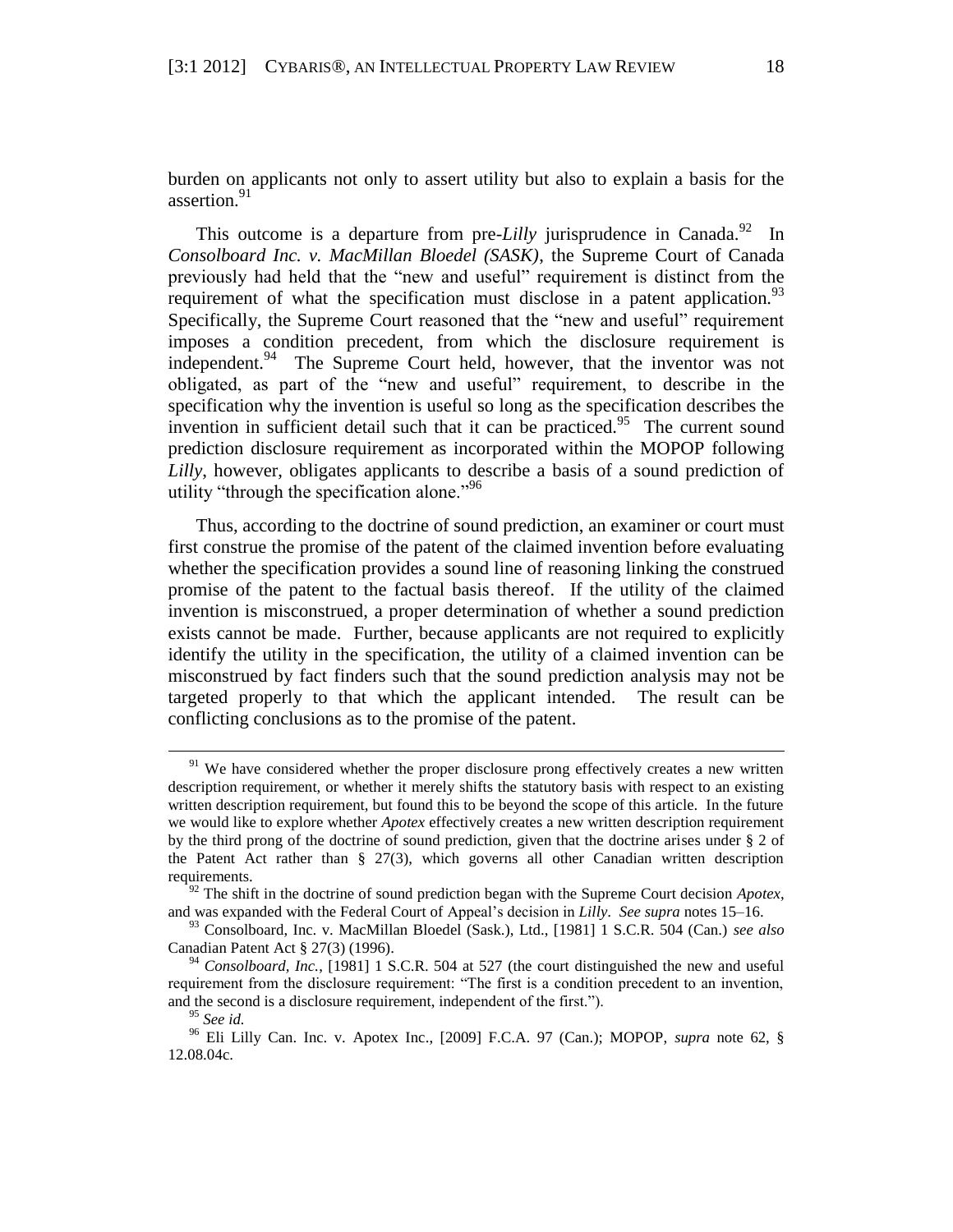19

[3:1 2012] Usefulness Varies by Country:

The Utility Requirement of Patent Law in the United States, Europe and Canada

Illustrating the risks associated with this approach, in 2011 the Federal Court of Appeal rendered two decisions pertaining to the same patent and reached opposite conclusions as to utility. In *Pfizer Canada Inc. v. Canada*, the Federal Court of Appeal upheld a finding that Canadian Patent No. 1,339,132 (the '132 Patent) was not lacking in utility based on the test results disclosed in the specification.<sup>97</sup> However, in the subsequent case of *Apotex Inc. v. Pfizer Canada Inc.*, which dealt with the same '132 Patent, the Federal Court of Appeal held that the patent was invalid for lacking utility.<sup>98</sup> In the latter case, the Federal Court of Appeal found that the judge had incorrectly construed the utility of the claimed invention, and it held that had the judge correctly construed the utility requirement, the judge would have found that the patent was invalid for lack of utility.<sup>99</sup>

Canadian patent law therefore significantly departs from that of the United States and Europe via the doctrine of sound prediction, which requires applicants to provide, at the time of filing, the factual basis and line of reasoning for a prediction of the promise of the patent. It is also a departure from existing international patent agreements to which Canada is a party.

# III. TREATIES AND OTHER INTERNATIONAL AGREEMENTS

<span id="page-21-0"></span>Many of the similarities in the requirements for patentability among the United States, Europe, and Canada may be attributed to treaty obligations, and to the general trend toward harmonization that has resulted from our increasingly interconnected global economy. A fundamental goal of each of the agreements discussed below, whether the agreement is specifically directed to patents and intellectual property or is a broader agreement that includes patent and intellectual property provisions, is harmonization and the creation of international norms to permit the equal treatment of inventions and inventors across borders. The doctrine of sound prediction and the heightened utility requirement that it creates arguably serve to defeat that goal.

#### <span id="page-21-1"></span>*A. Paris Convention*

The United States, the countries of Europe, and Canada are among the contracting states of the Paris Convention for the Protection of Industrial Property (Paris Convention).<sup>100</sup> The Paris Convention is administered by the World

<sup>97</sup> *See* Pfizer Can., Inc. v. Canada, [2011] F.C.J. 406, para. 37 (Can.).

<sup>98</sup> Apotex Inc. v. Pfizer Can. Inc., [2011] F.C.A. 236, para. 32 (Can.).

<sup>99</sup> *Id.* para. 52–53.

<sup>100</sup> *Contracting Parties*, WIPO,

http://www.wipo.int/treaties/en/ShowResults.jsp?lang=en&treaty\_id=2 (last visited Feb. 17, 2012). The Paris Convention has a total of 174 contracting parties. *Id.*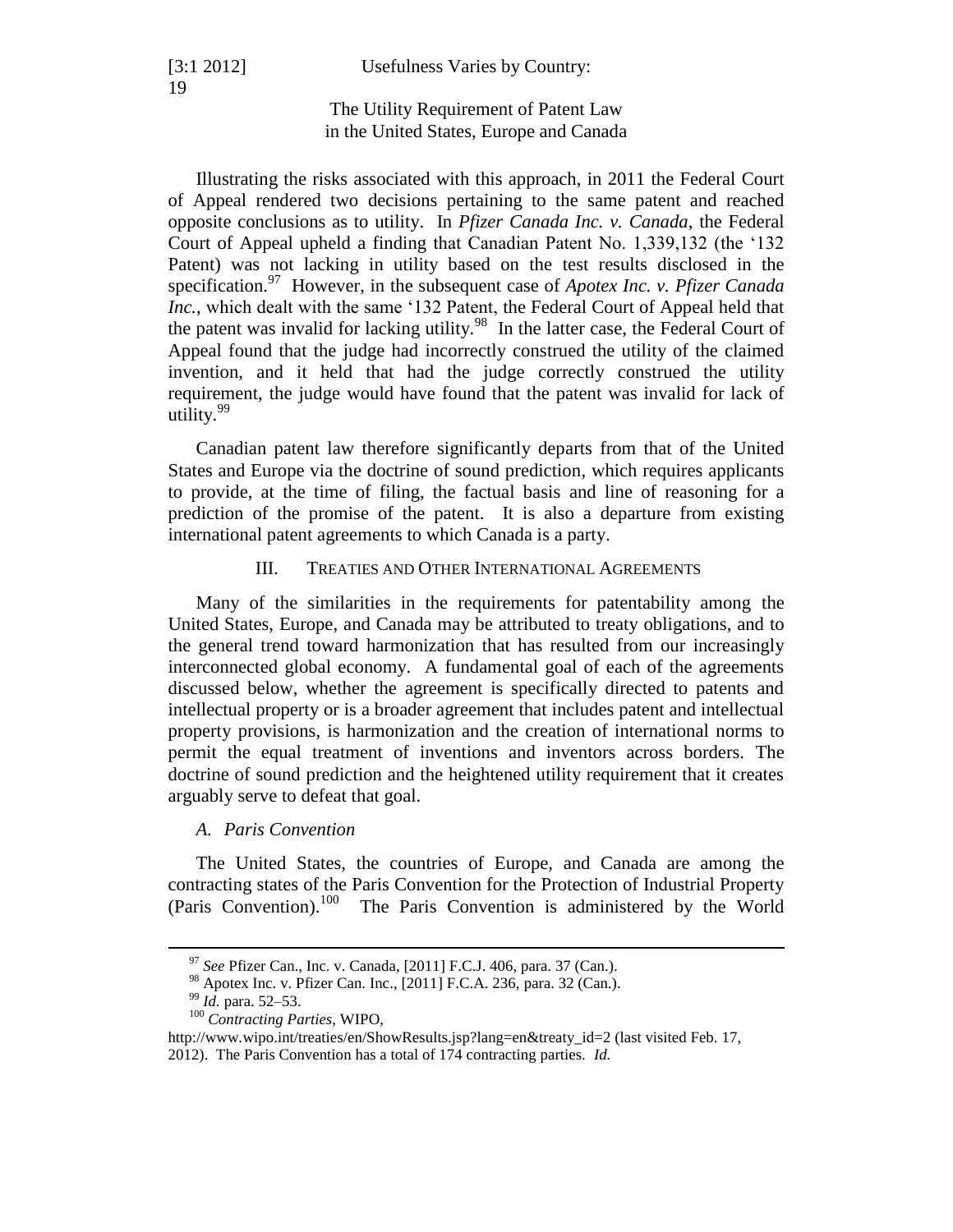Intellectual Property Organization (WIPO), which also administers the Patent Cooperation Treaty (PCT) and the Patent Law Treaty (PLT), discussed *infra*, both of which are Special Agreements under Article 19 of the Paris Convention.<sup>101</sup>

A bedrock principle of the Paris Convention is national treatment, which requires each contracting state to grant the same protection to nationals of the other contracting states as it grants to its own nationals.<sup>102</sup> The doctrine of sound prediction, however, tends to disadvantage foreign nationals and thus arguably impinges on the principle of national treatment. By insisting that applications disclose supporting evidence at a level of proof not required by foreign applicants' own national jurisdictions (and therefore not of the type that foreign applicants typically disclose in their priority applications), the doctrine of sound prediction renders applications filed by foreign nationals and their ensuing patents especially subject to invalidation for lack of utility.

<span id="page-22-0"></span>*B. PCT*

 $\overline{a}$ 

The Patent Cooperation Treaty (PCT) entered into force in 1978 and was created to provide applicants with a user-friendly, cost-effective, and efficient system for filing international patent applications.<sup>103</sup> Under the PCT, an applicant may seek patent protection in some or all of the 144 member countries simultaneously by filing a single international application.<sup>104</sup> Canada, the United States, and all of the European countries have ratified the PCT and are PCT contracting states. 105

The PCT and the Regulations under the PCT set forth harmonizing requirements for the international application. Moreover, according to Article 11 of the treaty, an international application has the same legal effect as a national application in each member country in which an applicant chooses to pursue

<sup>101</sup> *See WIPO-Administered Treaties*, WIPO, http://www.wipo.int/treaties/en/index.jsp (last visited Feb. 17, 2012). WIPO administers a total of 24 treaties, including those that prescribe norms of intellectual property protection (for example, the PLT), those that establish global protection systems (for example, the PCT), and those that create intellectual property classification systems. *Id.*

<sup>&</sup>lt;sup>102</sup> Paris Convention for the Protection of Industrial Property art. 2, Mar. 20, 1883, 21 U.S.T. 1583 [hereinafter Paris Convention] (as amended Sept. 28, 1979), *available at* http://www.wipo.int/treaties/en/ip/paris/pdf/trtdocs\_wo020.pdf.

<sup>103</sup> *See* Patent Cooperation Treaty pmbl., June 19, 1970, 28 U.S.T. 7645 [hereinafter PCT], *available at* http://www.wipo.int/pct/en/texts/pdf/pct.pdf.

<sup>104</sup> *See id.* art. 1, 3; WIPO, *PCT Applicant's Guide - International Phase*, Annex A [hereinafter PCT Applicant's Guide], http://www.wipo.int/pct/guide/en/gdvol1/pdf/gdvol1.pdf.

<sup>105</sup> *See* PCT Applicant's Guide, *supra* note 104.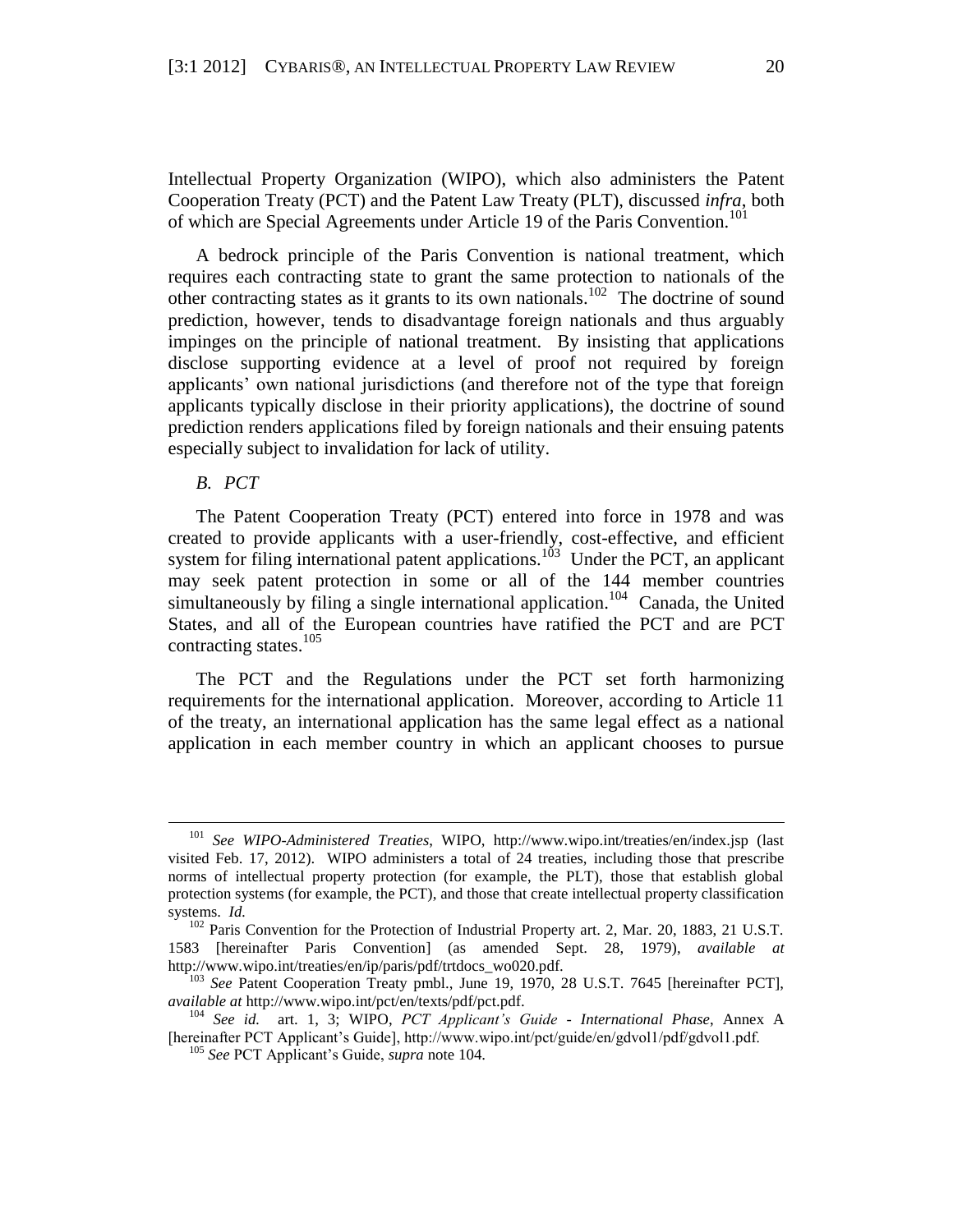[3:1 2012] Usefulness Varies by Country:

# The Utility Requirement of Patent Law in the United States, Europe and Canada

patent protection.<sup>106</sup> The international application, when undergoing national phase examination in a member country, is then subject to the same national laws and requirements as a national application filed in that member country.<sup>107</sup>

Chapter 14 of the PCT International Search and Preliminary Examination Guidelines (PCT Guidelines) addresses industrial applicability, which is deemed to be synonymous with utility.<sup>108</sup> The PCT Guidelines consider an invention to be industrially applicable if it has specific, substantial, and credible utility.<sup>109</sup> The methodology for assessing industrial applicability under the PCT Guidelines is to: (1) determine what the applicant has claimed;  $\frac{1}{10}$  and (2) determine whether a person skilled in the art would recognize the claimed invention to have industrial applicability. $111$  Identical to the EPO Examination Guidelines, the PCT Guidelines provide that "[i]n most cases, industrial applicability will be selfevident and no more explicit description on this point will be required."<sup>112</sup>

Article 27(1) of the PCT addresses the national requirements that member countries may impose on international applications: "No national law shall require compliance with requirements relating to the form or contents of the international application different from or additional to those which are provided for in this Treaty and the Regulations.<sup> $113$ </sup> In accordance with Article 27(1), member In accordance with Article  $27(1)$ , member countries therefore should not implement form or content requirements that exceed or differ from those of the PCT, as such requirements work against the international filing concept and violate the terms of the PCT. $^{114}$  The Post-Conference Documents contained in the Records of the Washington Diplomatic Conference on the PCT, which include a chronological account of the main

<sup>106</sup> *See About the Patent Cooperation Treaty*, WIPO, http://www.wipo.int/pct/en/treaty/about.html (last visited Feb. 17, 2012); WIPO, PROTECTING YOUR INVENTIONS ABROAD: FREQUENTLY ASKED QUESTIONS ABOUT THE PATENT COOPERATION TREATY (PCT) 3–4 (Apr. 2006) [hereinafter PROTECTING YOUR INVENTIONS ABROAD], http://www.wipo.int/export/sites/www/pct/en/basic\_facts/faqs\_about\_the\_pct.pdf (last visited Feb. 17, 2012).

<sup>107</sup> *See* PROTECTING YOUR INVENTIONS ABROAD, *supra* note 106, at 14–15

<sup>108</sup> PCT GUIDELINES, *supra* note 2, § 14.01.

<sup>&</sup>lt;sup>109</sup> *Id.* § A14.01[1]. The PCT Guidelines provide alternative guidelines for utility and industrial applicability, such that "[a]n International Authority may rely upon either." *Id.* § A14.01. Both utility and industrial applicability should be familiar from the discussion *supra* Part II. Much of the language and many of the examples given in the Appendix to Chapter 14 are the same as or very similar to that which appears in the MPEP, EPO Examination Guidelines and MOPOP; accordingly, the discussion will not be repeated here.

<sup>110</sup> PCT GUIDELINES, *supra* note 2, § 14.04.

<sup>111</sup> *Id.*

<sup>112</sup> *Id.* § 14.05; *cf.* EPO EXAMINATION GUIDELINES, *supra* not[e 3](#page-4-3) and accompanying text.

<sup>113</sup> PCT, *supra* note 103, art. 27(1).

<sup>114</sup> *See id.*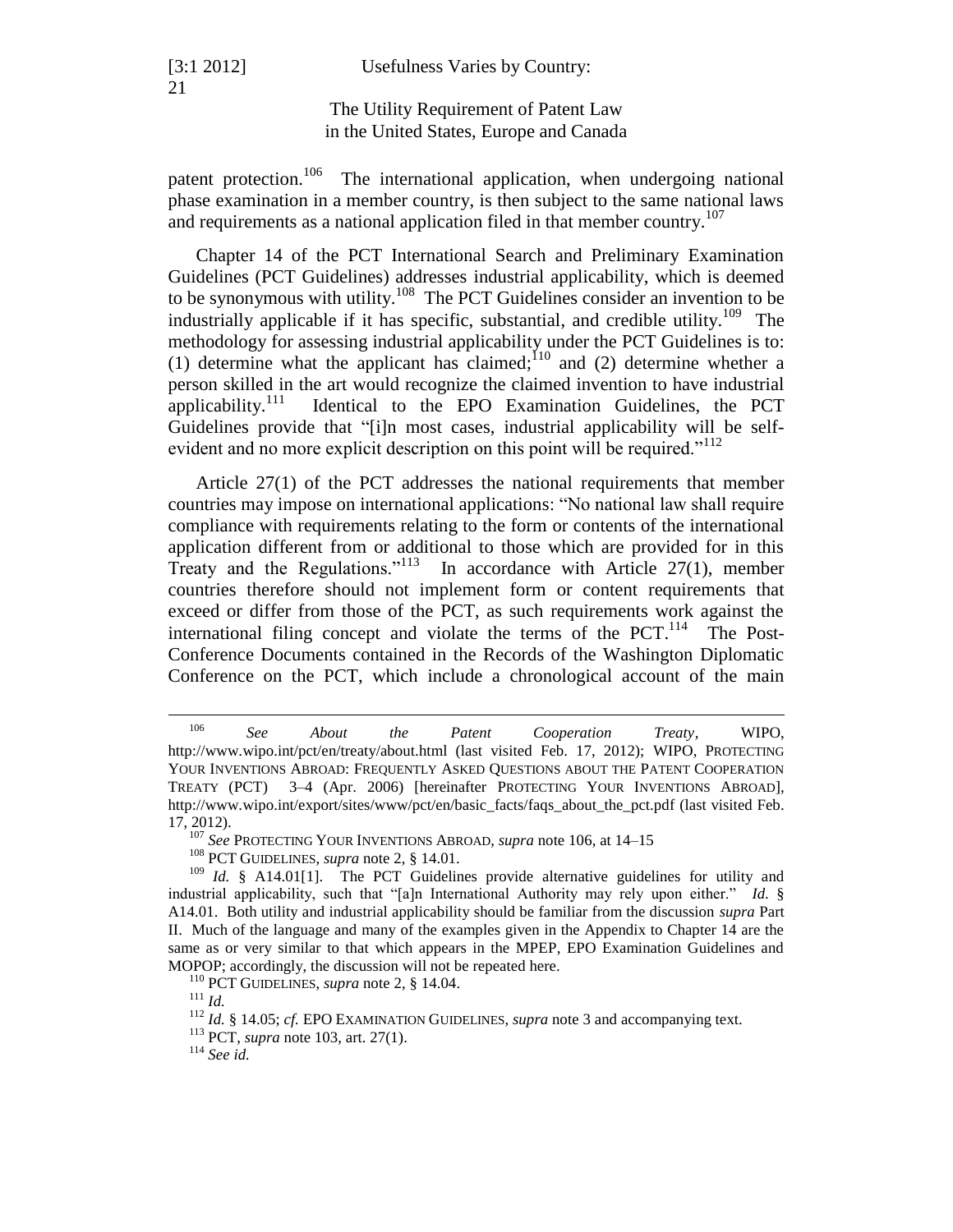decisions and consultations leading to the adoption of the PCT and its Regulations, <sup>115</sup> state that "[f]orm and contents mean not only the physical requirements and the identification data but also the form and manner of describing and claiming."<sup>116</sup>

Rule 5.1 of the Regulations under the PCT is directed to the manner of the description and provides that the description in an international application should:

[I]ndicate explicitly, when it is not obvious from the description or nature of the invention, the way in which the invention is capable of exploitation in industry and the way in which it can be made and used, or, if it can only be used, the way in which it can be used. $117$ 

An international application therefore must demonstrate, either explicitly or implicitly, the way in which the invention is capable of being exploited and used, i.e., the invention's utility. However, the PCT in Rule 5.1 contemplates variations in the manner in which an invention will be described based upon the nature of the invention, and it therefore abstains from dictating the particular manner in which utility must be substantiated.<sup>118</sup> The sole exception is expressly set forth in Rule 5.2 for nucleotide and/or amino acid sequence disclosures, for which the PCT requires a sequence listing.<sup>119</sup> In all other cases, if a member country requires evidence in a particular form in respect of utility, it may only oblige the applicant to furnish such evidence during prosecution in the national phase.

Despite Rule 5, the Canadian Court of Appeal has ruled, as for example in the *Lilly* case, that there is an additional requirement that applicants filing Canadian patent applications through the PCT must face where the invention is based on a sound prediction.<sup>120</sup> In such cases, applicants must not only disclose the factual basis and line of reasoning for their sound prediction, but they must also provide the disclosure in the patent specification as filed.<sup>121</sup> An additional requirement of

<sup>&</sup>lt;sup>115</sup> WIPO, POST-CONFERENCE DOCUMENTS: RECORDS OF THE WASHINGTON DIPLOMATIC CONFERENCE, 741, ¶ 1 (1970), *available at*  http://www.wipo.int/export/sites/www/pct/en/texts/pdf/washington\_p739\_to\_764.pdf.

<sup>&</sup>lt;sup>116</sup> *Id.* at 751,  $\P$  57.

<sup>117</sup> Regulations Under the PCT, R. 5.1(a)(vi) (July 1, 2011), *available at* http://www.wipo.int/pct/en/texts/rules/r5.htm. The Rule continues: "[T]he term 'industry' is to be understood in its broadest sense as in the Paris Convention for the Protection of Industrial Property." *Id.*; *see supra* not[e 48.](#page-12-2)

 $\frac{1}{118}$  *Id.* 

<sup>119</sup> *Id.* at R. 5.2.

<sup>120</sup> Eli Lilly Can. Inc. v. Apotex Inc., [2009] F.C.A. 97, para. 14 (Can.).

<sup>121</sup> *Id.*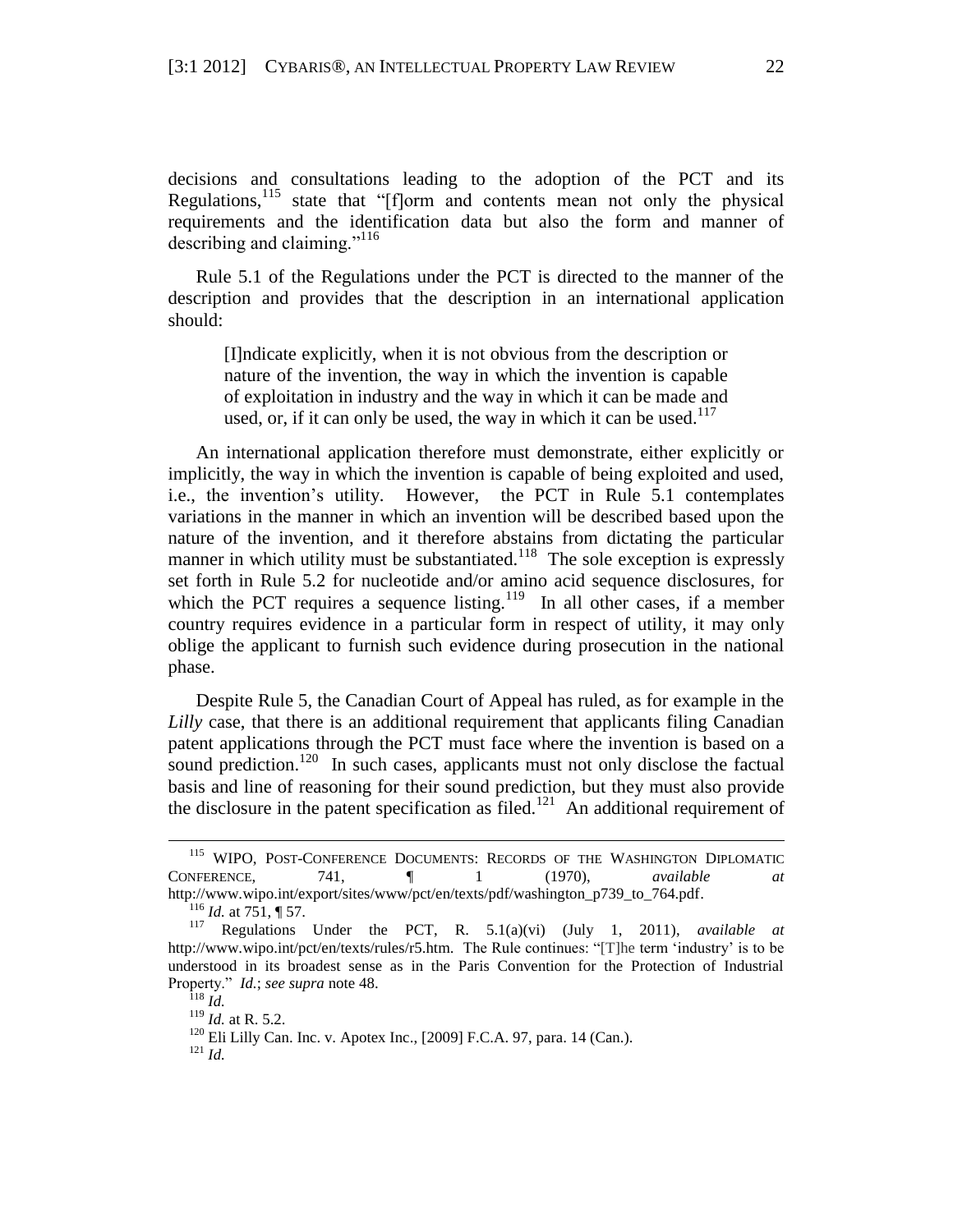[3:1 2012] Usefulness Varies by Country:

The Utility Requirement of Patent Law in the United States, Europe and Canada

this sort concerning the contents of an application is contrary to, and indeed defeats the purpose of, the PCT. $^{122}$ 

<span id="page-25-0"></span>*C. PLT*

The Patent Law Treaty  $(PLT)$ ,<sup>123</sup> the scope of which covers both national and regional applications, is also directed toward procedural standards of patent protection to be provided by member states.<sup>124</sup> The PLT aims "to harmonize and streamline formal procedures in respect of national and regional patent applications and patents."<sup>125</sup>

The United States and Canada each signed the PLT but have not yet ratified it. Among the European Patent Organisation member countries, the following are PLT member states: Albania, Denmark, Estonia, Finland, France, Hungary, Latvia, Lithuania, Macedonia, Montenegro,<sup>126</sup> the Netherlands, Romania, Serbia, Slovakia, Slovenia, Sweden, Switzerland, and the United Kingdom.<sup>127</sup>

Article 6(1) of the PLT extends the form and contents requirements of the PCT to all patent applications, not just international ones, by prohibiting member countries from demanding compliance with any requirement relating to form and contents other than those provided for in the PCT.<sup>128</sup> Moreover, Article 6(6) of the

<sup>123</sup> *Treaties, Laws, and Practices: Patent-Related Treaties Administered by WIPO*, WIPO, http://www.wipo.int/patent-law/en/treaties.html (last visited Feb. 16, 2012).

<sup>124</sup> *Summary of the Patent Law Treaty (2000)*, WIPO, http://www.wipo.int/treaties/en/ip/plt/summary\_plt.html (last visited Feb. 16, 2012). <sup>125</sup> *Id.*

<sup>122</sup> *See supra* note 113. Surprisingly, in reaching its decision in the *Lilly* case, the Court of Appeal relied upon PCT Article 27(5), which provides in part that "[n]othing in this Treaty and the Regulations is intended to be construed as prescribing anything that would limit the freedom of each Contracting State to prescribe such substantive conditions of patentability as it desires." Substantive conditions of patentability, however, do not include the contents of the application, but rather relate to novelty, inventive step, and utility. Moreover, the article expressly provides that the freedom to prescribe does not extend to conditions of patentability "constituting requirements as to the form and contents of applications." PCT, *supra* note 103, art. 27(5); *Lilly*, [2009] F.C.A. 97, para. 19.

<sup>126</sup> Montenegro is an EPO extension state. *Extension States*, EUROPEAN PAT. OFF., http://www.epo.org/about-us/organisation/member-states/extension-states.html (last visited Feb. 16, 2012).

<sup>127</sup> *Compare Member States of the European Patent Organisation*, EUROPEAN PAT. OFF., http://www.epo.org/about-us/organisation/member-states.html (last visited Feb. 16, 2012), *with Contracting Parties: Patent Law Treaty*, WIPO, http://www.wipo.int/treaties/en/ShowResults.jsp?lang=en&treaty\_id=4 (last visited Feb. 16, 2012).

<sup>128</sup> Patent Law Treaty art. 6(1), June 1, 2000, U.N.T.S. Reg. No. I-41939 ("[*Form or Contents of Application*] Except where otherwise provided for by this Treaty, no Contracting Party shall require compliance with any requirement relating to the form or contents of an application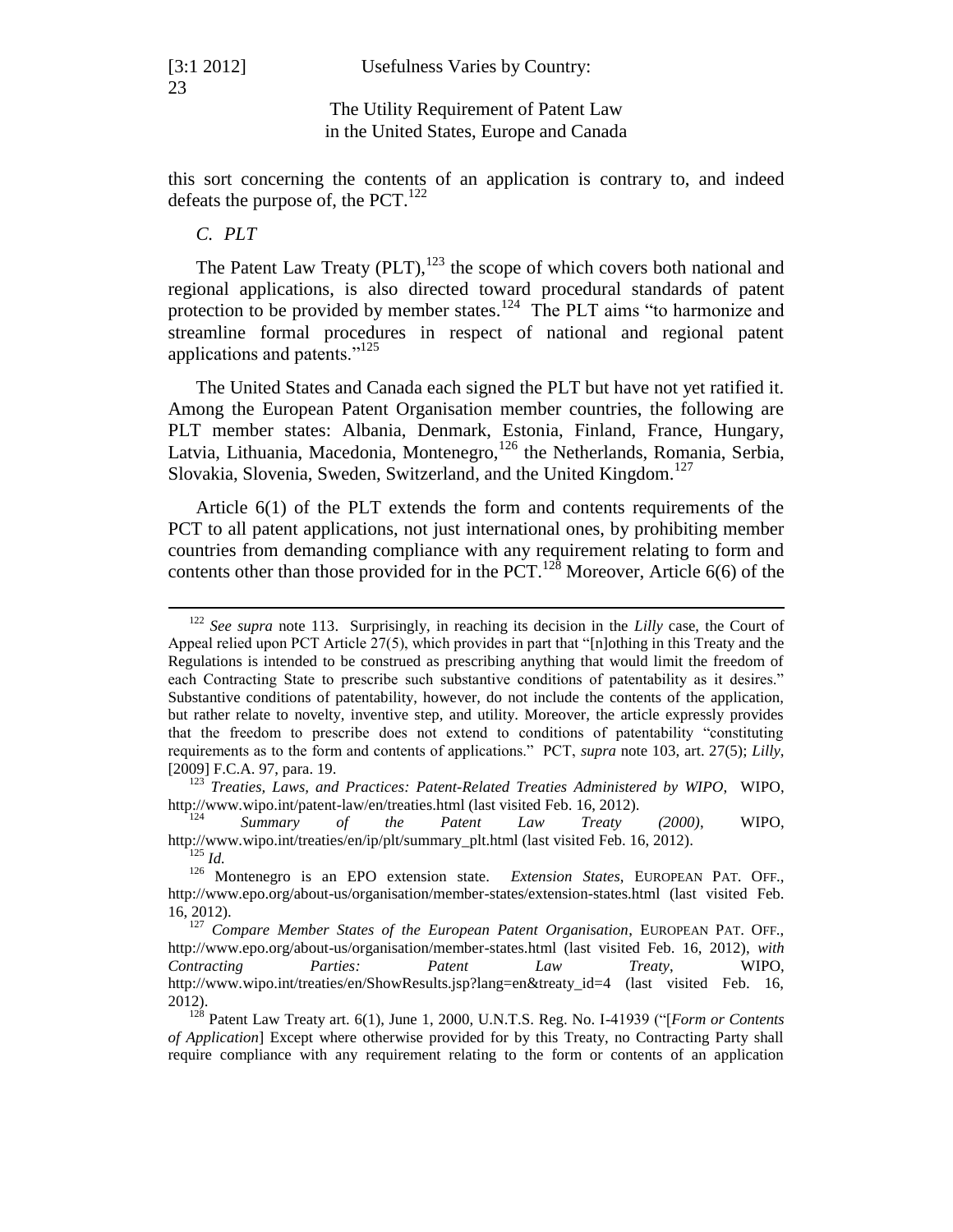treaty limits a patent office's authority to require applicants to file evidence "in the course of the processing of the application only where that Office may reasonably doubt the veracity of that matter."<sup>129</sup> The regulations under the PLT require the patent office to state its reason for doubting that veracity.<sup>130</sup>

#### <span id="page-26-0"></span>*D. TRIPS and NAFTA*

The Agreement on Trade-Related Aspects of Intellectual Property Rights (TRIPS) is another treaty to which the United States, European countries, and Canada are obligated.<sup>131</sup> Canada and the United States are also signatories to the North American Free Trade Agreement (NAFTA),<sup>132</sup> which, like TRIPS, provides that "patents shall be available for any inventions, whether products or processes, in all fields of technology, provided they are new, involve an inventive step and are capable of industrial application."<sup>133</sup> TRIPS "establishes minimum levels of protection that each government has to give to the intellectual property of fellow [World Trade Organization] members."<sup>134</sup> Non-discrimination is a core goal, not only as between nationals and foreigners, but also as to the technological field of an invention, the place of its creation, and whether it was imported or locally produced.<sup>135</sup> TRIPS has another important principle: "[I]ntellectual property protection should contribute to technical innovation and the transfer of

<sup>129</sup> *Id.* art. 6(6).

different from or additional to: (i) the requirements relating to form or contents which are provided for in respect of international applications under the Patent Cooperation Treaty . . . .").

<sup>130</sup> *Regulations Under the Patent Law Treaty*, R. 5, WIPO (Jan. 1, 2006), http://www.wipo.int/treaties/en/ip/plt/trtdocs\_wo039.html.

<sup>131</sup> *See Members and Observers, Understanding the WTO: The Organization*, WORLD TRADE ORG., http://www.wto.org/english/thewto\_e/whatis\_e/tif\_e/org6\_e.htm (last visited Feb. 16, 2012).

<sup>&</sup>lt;sup>132</sup> North American Free Trade Agreement, U.S.-Can.-Mex., Dec. 17, 1992, 32 I.L.M. 289 (1993) [hereinafter NAFTA], *available at* http://www.ustr.gov/trade-agreements/free-tradeagreements/north-american-free-trade-agreement-nafta. Mexico is the third NAFTA signatory. *Id.*

<sup>&</sup>lt;sup>133</sup> Agreement on Trade-Related Aspects of Intellectual Property Rights art. 27.1, April 15, 1994, 1869 U.N.T.S. 299 [hereinafter TRIPs], *available at* http://www.wto.org/english/res\_e/booksp\_e/analytic\_index\_e/trips\_02\_e.htm#article27; NAFTA art. 1709.1. "Capable of industrial application" and "useful" are synonymous in the agreements. *Compare* TRIPS, *supra*, *with* NAFTA, *supra* note 132.

<sup>134</sup> *Understanding the WTO: The Agreements, Intellectual Property: Protection and Enforcement*, WORLD TRADE ORG.,

http://www.wto.org/english/thewto\_e/whatis\_e/tif\_e/agrm7\_e.htm (last visited Feb. 16, 2012). <sup>135</sup> *See Overview: The TRIPS Agreement*, WORLD TRADE ORG.,

http://www.wto.org/english/tratop\_e/trips\_e/intel2\_e.htm (last visited Feb. 16, 2012).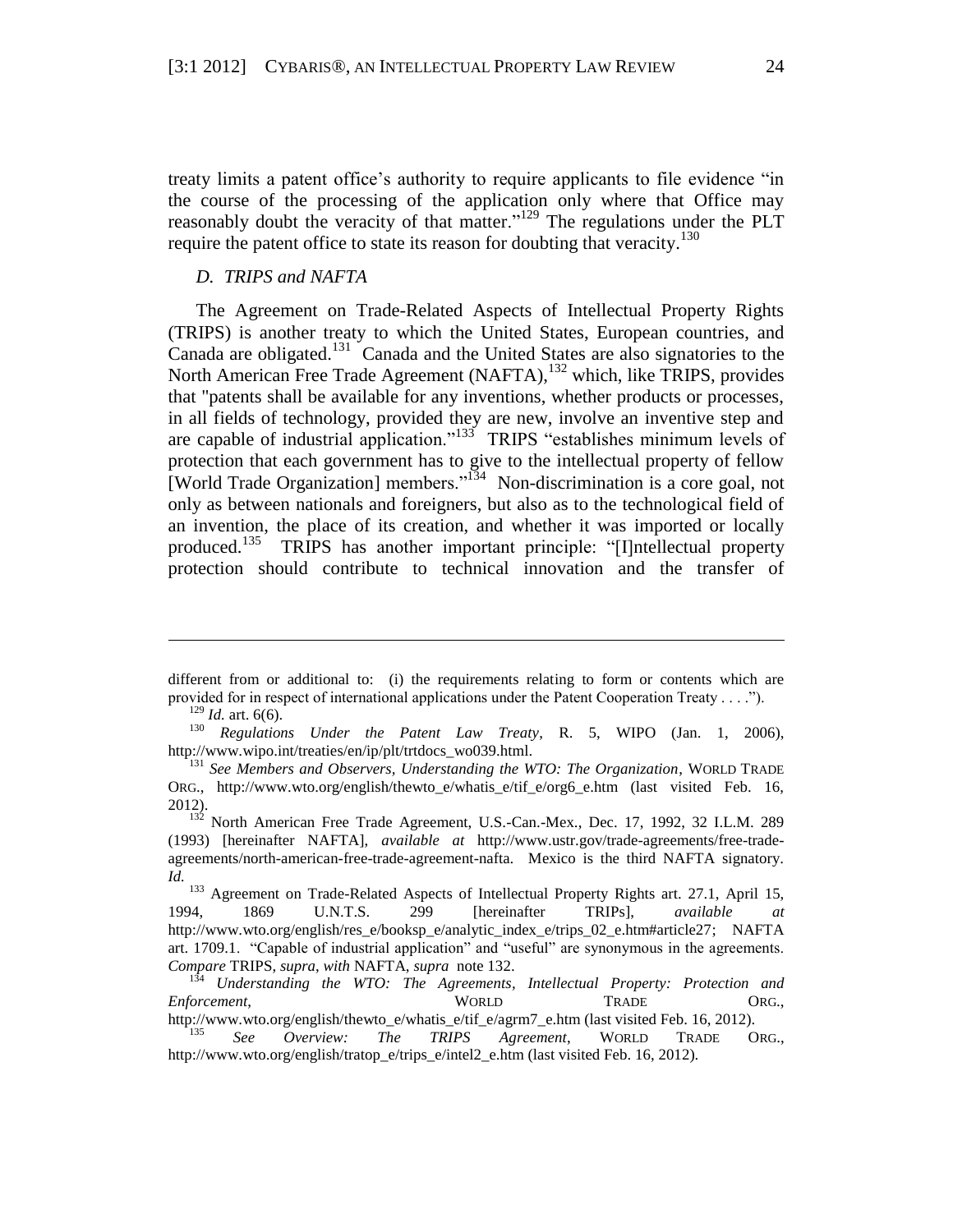[3:1 2012] Usefulness Varies by Country:

The Utility Requirement of Patent Law in the United States, Europe and Canada

technology. *Both* producers and users should benefit, and economic and social welfare should be enhanced."<sup>136</sup>

In an effort to strike a balance between the objective of providing incentives for pharmaceutical invention and the demands of providing access to public health, the TRIPS Agreement has paid special attention to the patenting of pharmaceutical products. For example, the TRIPS Agreement permits member countries to benefit from important flexibilities, including the adoption of compulsory licensing provisions to help ensure the adequate supply of pharmaceuticals, but it stops short of permitting differential treatment in the examination of pharmaceutical patent applications.<sup>137</sup>

A country that has ratified the Paris Convention, the PCT and/or the PLT has agreed to treat all patent applications filed in that country uniformly, regardless of whether the applications are filed under one of those conventions or the national laws of the country. Imposing national form and contents requirements beyond those of the harmonizing international treaties undermines a fundamental purpose of the agreements: uniform treatment of domestic and foreign-origin applications, irrespective of the convention under which the foreign-origin application is filed. A country that has ratified the TRIPS Agreement, moreover, has agreed not to single out applications in particular areas of technology for discriminatory treatment. The body of treaties and agreements thus forms part of an international patent law framework within which patent applicants operate. This framework is increasingly valued as patent applicants pursue global families of patent applications and patents.<sup>138</sup>

#### IV. AN INTERJURISDICTIONAL CASE STUDY

<span id="page-27-0"></span>Given the frequency with which owners of technology seek protection for their inventions in multiple countries, $139$  it is not infrequent for patent or patent application members of a single patent family to be the object of similar litigation in several jurisdictions simultaneously. The following case study involves judicial (courts in Canada and the United States) and administrative (EPO Technical Board of Appeal in Europe) treatment of a patent family owned by the

<sup>136</sup> *Understanding the WTO: The Agreements, Intellectual Property: Protection and Enforcement*, *supra* note 134 (emphasis added)."The [TRIPS] Agreement covers five broad issues: how basic principles of the trading system and other international intellectual property agreements should be applied; how to give adequate protection to intellectual property rights[;] how countries should enforce those rights adequately in their own territories[;] how to settle disputes on intellectual property between members of the WTO[; and] special transitional arrangements during the period when the new system is being introduced." *Id.*

 $Id.$ 

<sup>&</sup>lt;sup>138</sup> *See supra* note [9](#page-5-0) and accompanying text.

<sup>&</sup>lt;sup>139</sup> *See supra* note [9](#page-5-0) and accompanying text.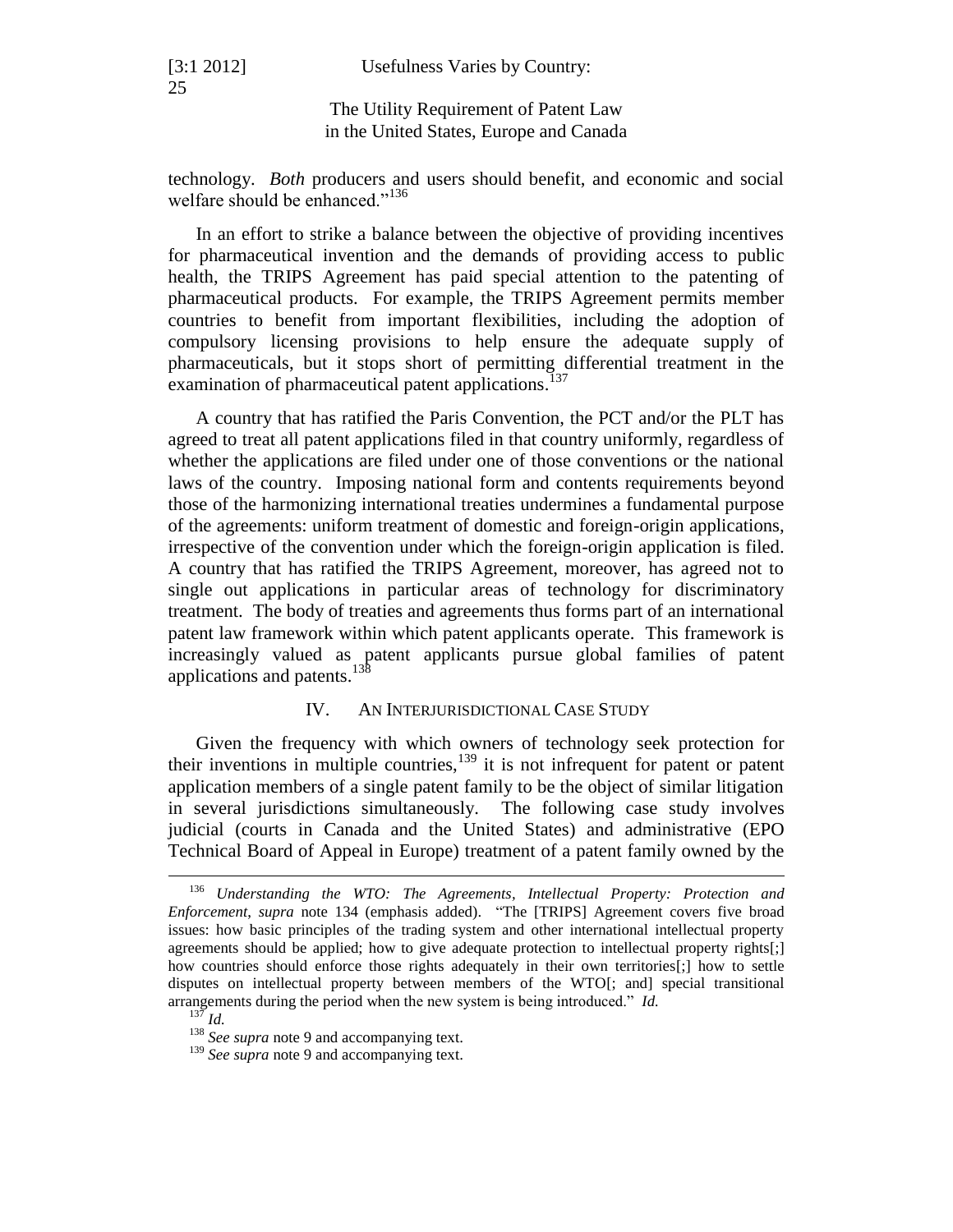pharmaceutical company AstraZeneca. The patent family originated with a Swedish patent application<sup>140</sup> filed on May 28, 1993 that was generally directed to optically pure salts of omeprazole, <sup>141</sup> which have a superior therapeutic profile to omeprazole salts having mixed enantiomers.<sup>142</sup> On May 27, 1994, the applicant filed European and PCT applications claiming priority to the Swedish parent application.<sup>143</sup> The applicant subsequently filed Canadian, United States, and other national phase applications based on the PCT application, with priority being claimed back to the Swedish application.<sup>144</sup>

The Canadian patent, No. 2,139,653 ('653 patent), was challenged in 2010 in *AstraZeneca Canada Inc. v. Apotex Inc*., in which Apotex alleged that the '653 patent was invalid for lack of utility.<sup>145</sup> The patent describes omeprazole as a gastric acid secretion inhibitor "*useful* as [an] antiulcer agent[s]," but can have two possible enantiomers.<sup>146</sup> As such, the patent describes and claims the present invention as a series of omeprazole salts having a single enantiomer (esomeprazole) and a process for making single enantiomer compounds having improved pharmacokinetic and metabolic properties.<sup>147</sup> Instead of looking to the stated utility of the claimed compounds, the court reasoned that the utility of the claimed invention was an "improved therapeutic profile" made possible by the single enantiomer salts.<sup>148</sup> In response to this court-constructed utility, AstraZeneca presented evidence that prior to the priority date of the Canadian patent, AstraZenca researchers had found that pure salts of enantiomers, including esomeprazole, could provide improved therapeutic results. The court nevertheless rejected the evidence because the report detailing the information was not

<sup>143</sup> E.P. Application No. 1 020 460A (filed May 27, 1994) (now issued as E.P. Patent No. 1 020 460B); PCT Application No. PCT/SE94/00830 (filed May 27, 1994).

<sup>146</sup> C.A. Patent No. 2139653B p. 1, ll. 12–22.

<sup>140</sup> S.E. Application No. 19931830A (filed May 28, 1993); PCT Application No. PCT/SE94/00830 (filed May 27, 1994).

<sup>&</sup>lt;sup>141</sup> Omeprazole is a chemical compound that acts as a proton pump inhibitor for treating gastric disorders. *Omeprazole*, DRUGBANK, http://www.drugbank.ca/drugs/DB00338#pharmacology (last updated Feb. 14, 2012).

<sup>&</sup>lt;sup>142</sup> Enantiomers are different configurations of substituents on a tetrahedral carbon or other atom. GEORGE ODIAN, PRINCIPLES OF POLYMERIZATION 621 (4th ed. 2004).

<sup>144</sup> C.A. Application No. 2139653A (filed December 08, 1994) (now issued as C.A. Patent No. 2139653B); U.S. Patent Application No. 08/376,512 (filed January 23, 1995) (now issued as U.S. Patent 5,714,504).

 $145$  AstraZeneca Can. Inc. v. Apotex Inc., [2010] F.C. 714 (Can.).

<sup>147</sup> *Id.*

<sup>148</sup> *AstraZeneca Can. Inc.*, [2010] F.C. 714, para. 82–84. The court's reasoning seems to deviate from that of other countries since the nature of "improved" is not a concern for utility but rather for obviousness. Under Canadian law, patents are awarded for inventions which are not devoid of utility, and the measure of an invention's improvement over the art should be a separate concern.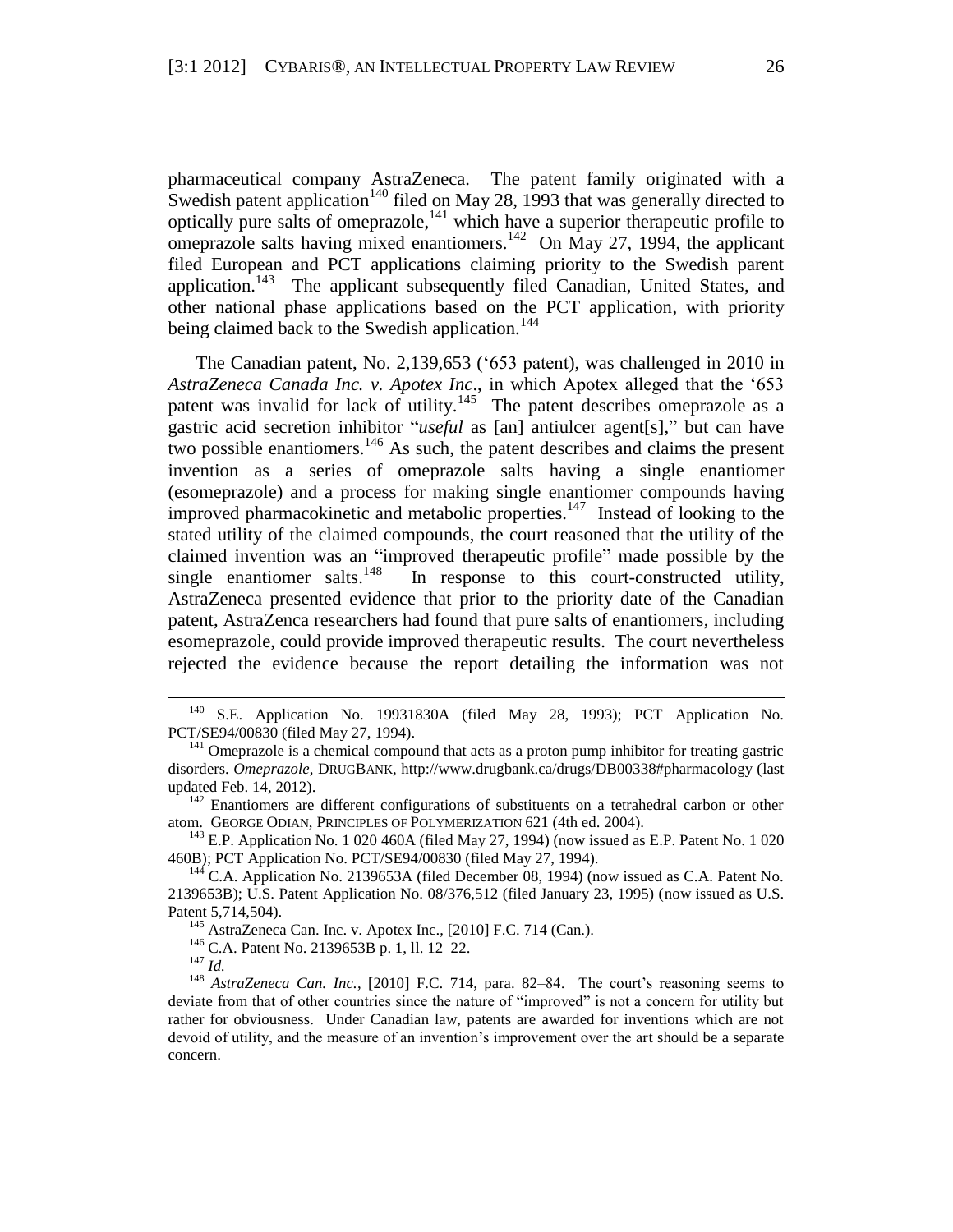[3:1 2012] Usefulness Varies by Country:

The Utility Requirement of Patent Law in the United States, Europe and Canada

presented until after the filing date of the Canadian application and was not mentioned in the specification.<sup>149</sup> Consequently, the Court invalidated the claims at issue as lacking a sound prediction, because the applicant failed to show that as of the priority date the inventors had a factual basis for a prediction that an esomeprazole salt of a particular purity would have the utility indicated in the patent.

In contrast, in *Astrazeneca AB v. Hanmi USA, Inc.*, Hanmi alleged that U.S. Patent 5,714,504 ('504 patent), an equivalent application to the Canadian '653 patent, was invalid for lack of enablement, written description, and other theories, but it did not even assert that the patent was invalid for lack of utility, although the Canadian '653 patent had already been invalidated on that ground.<sup>150</sup> Although the defendant argued that the specification of the '504 patent was lacking in virtually every way, the defendant did not raise lack of utility, no doubt because the stated utility of the compounds as gastric acid secretion inhibitors, which was expressly taught in the patent specification, would be considered sufficient to meet the utility requirement under the U.S.  $\text{law}^{\{151\}}$ 

The European counterpart to the Canadian '653 patent and the United States '504 patent was European Patent No. 0652872 ('872 patent). Its fate was addressed in an EPO opposition proceeding.<sup>152</sup> The decision of the EPO Technical Board of Appeal in that case was to revoke certain claims of the '872 patent, and in reaching its decision, the Board relied upon the "use" constructed by the Canadian Court to invalidate the '653 Patent.<sup>153</sup> As with the Canadian court, the Board based its decision to revoke the patent on the "improved therapeutic profile." However, unlike the Canadian counterpart case, the Board did not invalidate the patent for lack of utility, but instead held that the "improved therapeutic profile" from single enantiomer salts was obvious to a person of skill in the art.<sup>154</sup> As in the United States counterpart case, the Board accepted the proposed use, and even relied upon the proposed use, without questioning its validity.

<sup>149</sup> *Id.* para. 86–90.

<sup>150</sup> AstraZeneca AB v. Hanmi USA, Inc., No.11–760(JAP), 2011 WL 5526009, at \*6 (D.N.J. Nov. 14, 2011).

<sup>151</sup> Though this litigation remains pending, utility remains unchallenged. *Id.*

<sup>152</sup> Case No. T 0401/04, Boards of Appeal of the EPO (December 19, 2006), *available at* http://www.epo.org/law-practice/case-law-appeals/pdf/t040401eu1.pdf.

<sup>153</sup> *Id.*

<sup>154</sup> *Id.*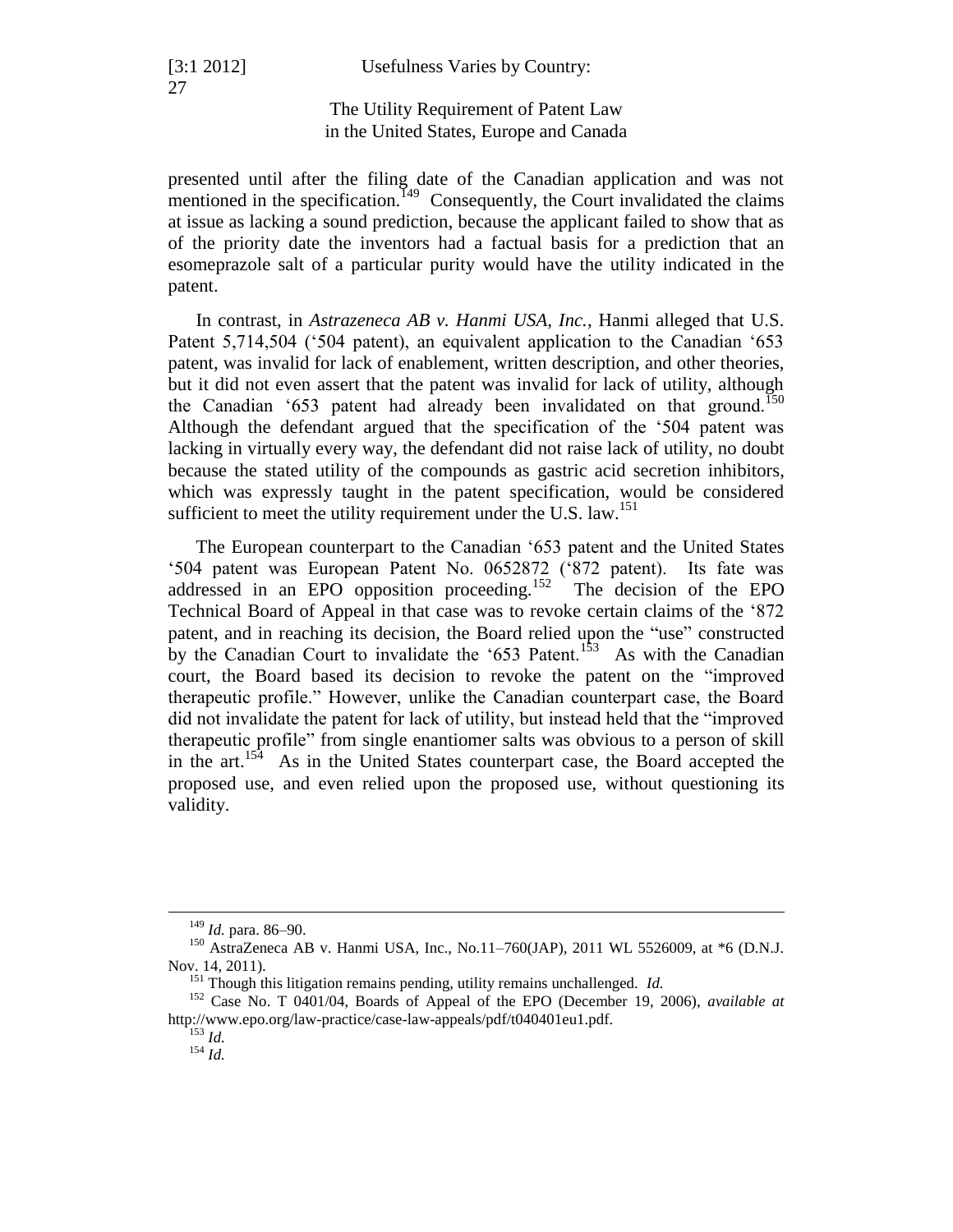#### <span id="page-30-0"></span>V. PRACTICAL IMPLICATIONS OF CANADA'S DOCTRINE OF SOUND PREDICTION

The doctrine of sound prediction effectively imposes a heightened utility requirement on patent applicants in Canada and has broad implications, both nationally and internationally. First, the heightened utility requirement may create a new, potentially unintended class of unpatentable subject matter unique to Canada if selectively used to target a particular type of invention. Second, it exceeds existing international utility standards, raising questions with respect to Canada's obligations under international treaties and potentially leading to disparate treatment of domestic and foreign-origin applications within Canada. Finally, it could present a significant hurdle to increased global patent law harmonization going forward.

With respect to policy, others have noted that utility challenges to Canadian patent applications have been almost exclusively directed at pharmaceutical patents.<sup>155</sup> Therefore, the doctrine of sound prediction, or at least its focused application, may be an attempt to implement a policy change in Canada with respect to certain classes of inventions, namely pharmaceutical. Canada has been accused in the past of "treating patent holders in the field of pharmaceutical inventions . . . less favorably than inventions in all other fields of technology," which resulted in a complaint being filed against Canada under the WTO TRIPS Dispute Resolution procedures.<sup>156</sup> The patent system, however, should not be manipulated to implement such a policy change. Rather, policy issues should be addressed transparently if it is desired, on some level, to promote a new course.

Turning to the international agreements, as a signatory to the Paris Convention, PLT, PCT, TRIPS, and NAFTA, Canada has agreed to treat all patent applications filed in its patent office uniformly, regardless of whether the applications are filed under one of the international conventions (e.g., the Paris Convention, PLT and PCT) or the national law of Canada.<sup>157</sup> Imposing national form and content requirements beyond those of the harmonizing international

<sup>157</sup> *See supra* Part III.

<sup>&</sup>lt;sup>155</sup> *See supra* note [12](#page-6-0) and accompanying text.

<sup>156</sup> Panel Report, *Canada – Patent Protection of Pharmaceutical Products*, WT/DS114/R (Mar. 17, 2000). This treatment was alleged to violate Canada's obligations under Article 27.1 of TRIPS. *Id.*; *see generally supra* Part III.D. Canada was also accused of violating Articles 28.1 and 33 of TRIPS. *Id.* Ultimately, Canada was found to be in compliance with Articles 27.1 and 28.1 (with respect to § 55.2(1) of the Canadian Patent Act) but in violation of Article 28.1 (with respect to § 52.2(2) of the Canadian Patent Act). *Id.* at 174. Article 28.1 of TRIPS addresses rights conferred on patent owners. TRIPS, *supra* note 133, art. 28.1. Following the Report of the Panel, Canada announced it would implement the Panel's findings, and in October 2000 revoked the necessary regulations. KRISTEN DOUGLAS & CELIA JUTRAS, CANADIAN PARLIAMENTARY INFO. AND RESEARCH SERV., PRB 99-46E, PATENT PROTECTION FOR PHARMACEUTICAL PRODUCTS IN CANADA – CHRONOLOGY OF SIGNIFICANT EVENTS, (Rev'd Oct. 6, 2008).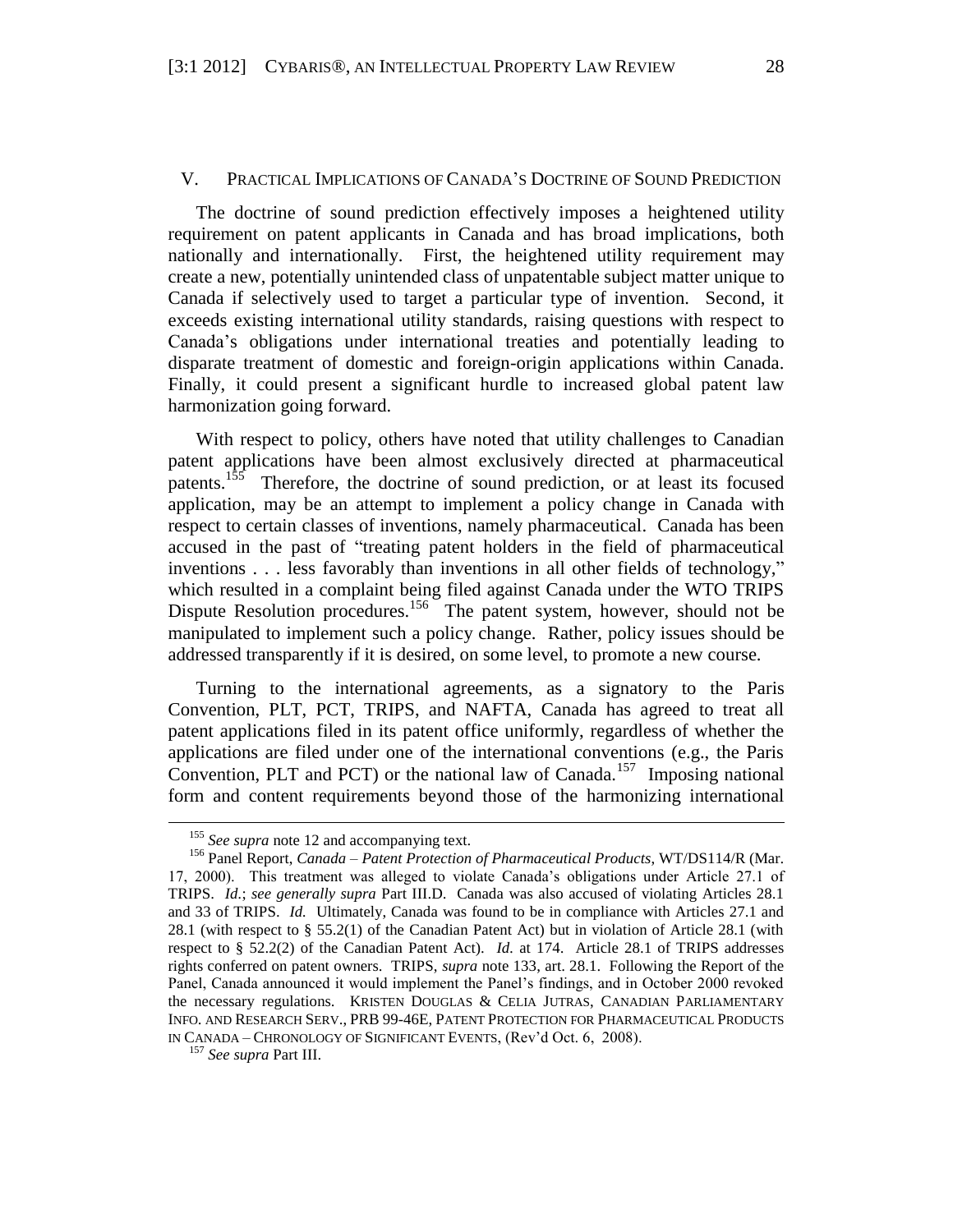[3:1 2012] Usefulness Varies by Country:

The Utility Requirement of Patent Law in the United States, Europe and Canada

treaties, which is an effect of Canada's doctrine of sound prediction, undermines uniform treatment of domestic and foreign-origin applications, irrespective of the convention under which the foreign-origin application is filed.

Furthermore, the doctrine of sound prediction creates potential traps that can ensnare foreign<sup>158</sup> applicants. As discussed *supra*, United States patent law is similar to that of Canada and requires that an invention must be useful in order to be patentable.<sup>159</sup> Specifically, a specific, substantial, and credible use for the invention must be disclosed in the specification of a United States patent application.<sup>160</sup> Unlike the Canadian doctrine of sound prediction, under United States law, the applicant is not required to provide evidence that the connection between the proposed use and the claimed invention is well-reasoned.<sup>161</sup> While Europe uses the phrase "industrial applicability," it is analogous to the utility requirements of United States and Canadian law, as discussed *supra*.<sup>162</sup> An invention has industrial applicability if the invention "can be made or used in any kind of industry."<sup>163</sup> Like in United States law, Europe simply requires that the industrial applicability of the invention be identified and does not require a showing that the identified industrial applicability be selected as a result of sound prediction based on the disclosure in the patent.<sup>164</sup> As a result, Canadian patent applications and patents arising from foreign applications or patents, including United States and European applications or patents, are particularly vulnerable to invalidation for lacking utility, because United States and European law only require that the utility be specified, while Canadian law invokes the heightened evidentiary standard.<sup>165</sup> Because other jurisdictions do not require the same evidentiary standard, foreign-origin specifications likely will not include the supporting evidence required by Canada alone. Therefore, Canadian patents based on foreign applications drafted under conventional international utility requirements, including those of the PCT to which Canada is a signatory party, are vulnerable to the shifting evidentiary requirements associated with complying with the doctrine of sound prediction. In imposing on patent applicants heightened standards that go beyond the letter and intent of the various international agreements to which Canada is party, Canada has ignored its international obligations.

<sup>158</sup> "Foreign" is used here with respect to Canada (*i.e.*, non-Canadian).

<sup>159</sup> U.S. CONST. art. 1, § 8, cl. 8.

<sup>160</sup> 35 U.S.C. §§ 101, 112 (2006); *see also* MPEP, *supra* note [5,](#page-4-2) § 2164.07.

<sup>161</sup> *See id.*

<sup>162</sup> *See supra* Part II.

<sup>163</sup> *Id.*

<sup>164</sup> *See supra* Part II.

<sup>165</sup> *See supra* Part II.